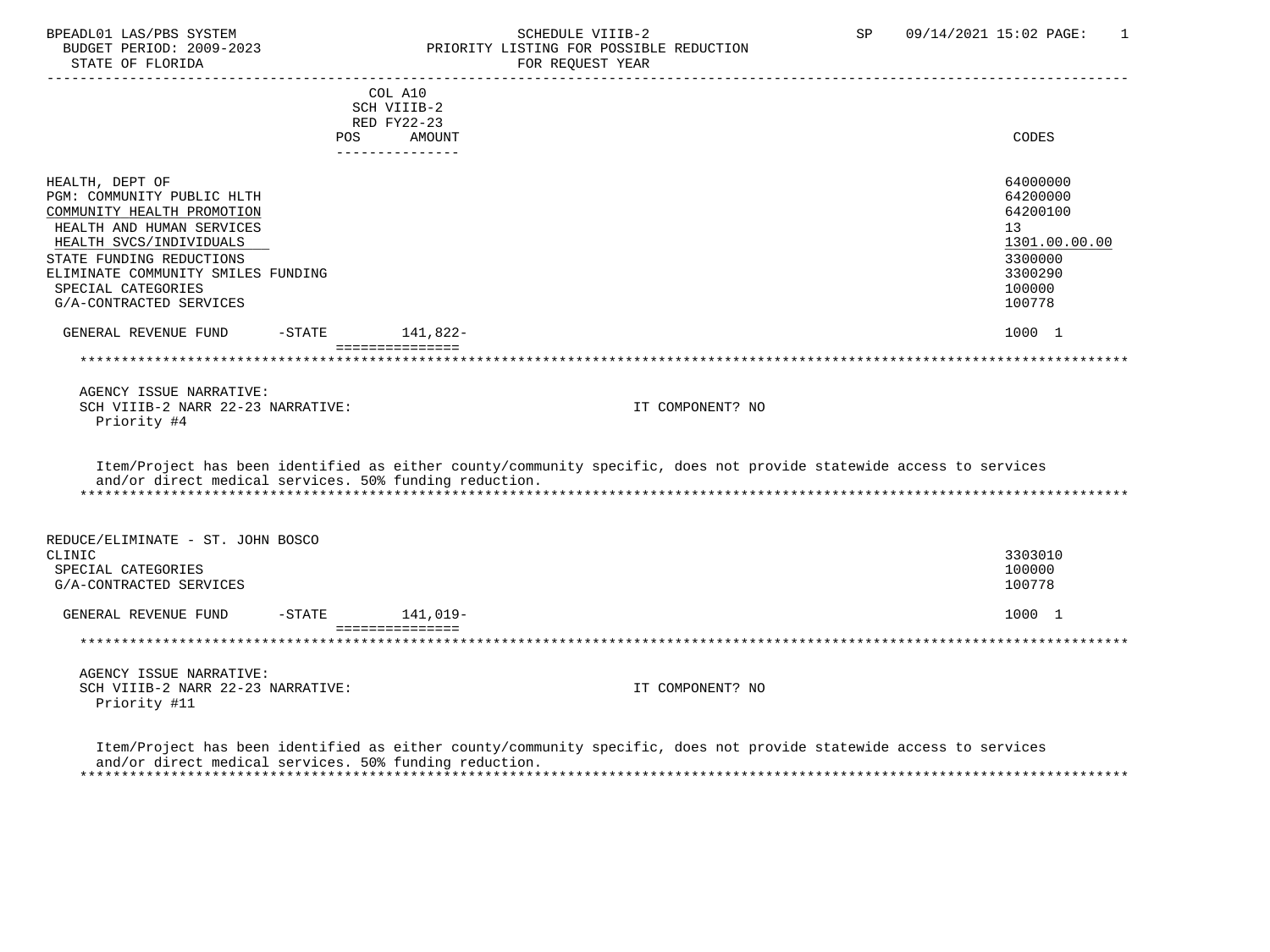# BPEADL01 LAS/PBS SYSTEM SALLE SOME SCHEDULE VIIIB-2 SCHEDULE SOME SP 09/14/2021 15:02 PAGE: 2<br>BUDGET PERIOD: 2009-2023 SP PRIORITY LISTING FOR POSSIBLE REDUCTION PRIORITY LISTING FOR POSSIBLE REDUCTION<br>FOR REQUEST YEAR

|                                   |           | COL A10<br>SCH VIIIB-2         |                                                                                                                                       |               |
|-----------------------------------|-----------|--------------------------------|---------------------------------------------------------------------------------------------------------------------------------------|---------------|
|                                   |           | RED FY22-23                    |                                                                                                                                       |               |
|                                   | POS       | AMOUNT<br>----------------     |                                                                                                                                       | CODES         |
|                                   |           |                                |                                                                                                                                       |               |
| HEALTH, DEPT OF                   |           |                                |                                                                                                                                       | 64000000      |
| PGM: COMMUNITY PUBLIC HLTH        |           |                                |                                                                                                                                       | 64200000      |
| COMMUNITY HEALTH PROMOTION        |           |                                |                                                                                                                                       | 64200100      |
| HEALTH AND HUMAN SERVICES         |           |                                |                                                                                                                                       | 13            |
| HEALTH SVCS/INDIVIDUALS           |           |                                |                                                                                                                                       | 1301.00.00.00 |
| STATE FUNDING REDUCTIONS          |           |                                |                                                                                                                                       | 3300000       |
| REDUCE/ELIMINATE - EPILEPSY       |           |                                |                                                                                                                                       |               |
| SERVICES                          |           |                                |                                                                                                                                       | 3303050       |
| AID TO LOCAL GOVERNMENTS          |           |                                |                                                                                                                                       | 050000        |
| G/A-EPILEPSY SERVICES             |           |                                |                                                                                                                                       | 050082        |
| GENERAL REVENUE FUND              | $-$ STATE | 1,406,115-                     |                                                                                                                                       | 1000 1        |
|                                   |           | ===============                |                                                                                                                                       |               |
|                                   |           |                                |                                                                                                                                       |               |
| AGENCY ISSUE NARRATIVE:           |           |                                |                                                                                                                                       |               |
| SCH VIIIB-2 NARR 22-23 NARRATIVE: |           |                                | IT COMPONENT? NO                                                                                                                      |               |
| Priority #3                       |           |                                |                                                                                                                                       |               |
|                                   |           |                                |                                                                                                                                       |               |
|                                   |           |                                | The Department does not necessarily recommend this as a reduction, however in the event of a revenue shortfall it may                 |               |
| reduction.                        |           |                                | become necessary for the Department to review funding sources that serve clients for possible reduction. 50% funding                  |               |
|                                   |           |                                |                                                                                                                                       |               |
|                                   |           |                                |                                                                                                                                       |               |
| REDUCE/ELIMINATE - ANDREWS        |           |                                |                                                                                                                                       |               |
| INSTITUTE FOUNDATION - EAGLE FUND |           |                                |                                                                                                                                       | 3303060       |
| SPECIAL CATEGORIES                |           |                                |                                                                                                                                       | 100000        |
| G/A-CONTRACTED SERVICES           |           |                                |                                                                                                                                       | 100778        |
| GENERAL REVENUE FUND              | $-$ STATE | $250.000 -$<br>=============== |                                                                                                                                       | 1000 1        |
|                                   |           |                                |                                                                                                                                       |               |
| AGENCY ISSUE NARRATIVE:           |           |                                |                                                                                                                                       |               |
| SCH VIIIB-2 NARR 22-23 NARRATIVE: |           |                                | IT COMPONENT? NO                                                                                                                      |               |
| Priority #16                      |           |                                |                                                                                                                                       |               |
|                                   |           |                                |                                                                                                                                       |               |
|                                   |           |                                | The GAST Control to the Child Constant of Control Common Common Constantino and the constant constant of the constant of the constant |               |

 Item/Project has been identified as either county/community specific, does not provide statewide access to services and/or direct medical services. 50% funding reduction. \*\*\*\*\*\*\*\*\*\*\*\*\*\*\*\*\*\*\*\*\*\*\*\*\*\*\*\*\*\*\*\*\*\*\*\*\*\*\*\*\*\*\*\*\*\*\*\*\*\*\*\*\*\*\*\*\*\*\*\*\*\*\*\*\*\*\*\*\*\*\*\*\*\*\*\*\*\*\*\*\*\*\*\*\*\*\*\*\*\*\*\*\*\*\*\*\*\*\*\*\*\*\*\*\*\*\*\*\*\*\*\*\*\*\*\*\*\*\*\*\*\*\*\*\*\*\*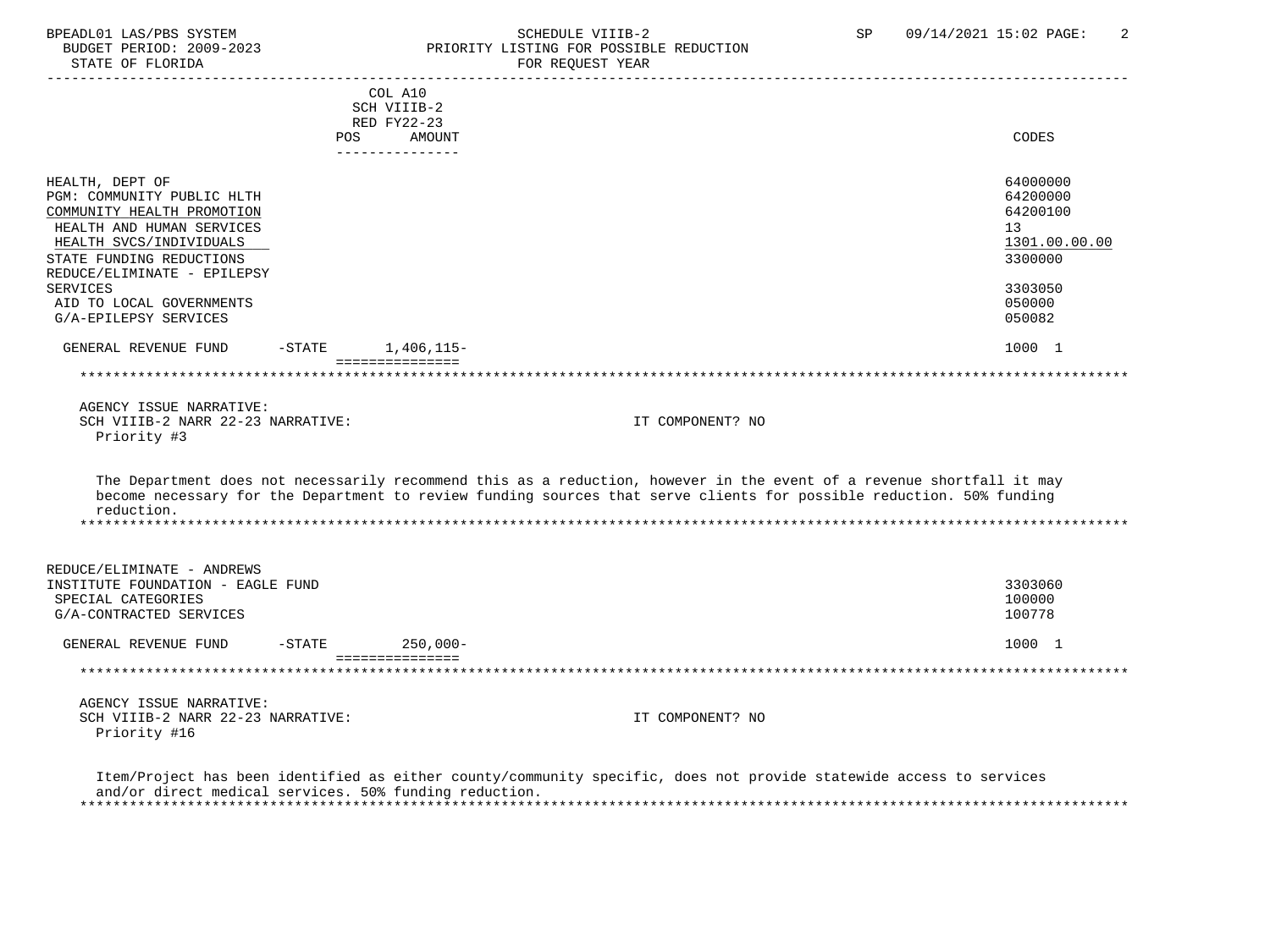#### BPEADL01 LAS/PBS SYSTEM SALLE STREDULE VIIIB-2 SCHEDULE VIIIB-2 SP 09/14/2021 15:02 PAGE: 3<br>BUDGET PERIOD: 2009-2023 PRIORITY LISTING FOR POSSIBLE REDUCTION BUDGET PERIOD: 2009-2023 PRIORITY LISTING FOR POSSIBLE REDUCTION FOR REQUEST YEAR

|                                                        |     | COL A10                   |                                                                                                                     |               |
|--------------------------------------------------------|-----|---------------------------|---------------------------------------------------------------------------------------------------------------------|---------------|
|                                                        |     | SCH VIIIB-2               |                                                                                                                     |               |
|                                                        |     | RED FY22-23               |                                                                                                                     |               |
|                                                        | POS | AMOUNT<br>_______________ |                                                                                                                     | CODES         |
|                                                        |     |                           |                                                                                                                     |               |
| HEALTH, DEPT OF                                        |     |                           |                                                                                                                     | 64000000      |
| PGM: COMMUNITY PUBLIC HLTH                             |     |                           |                                                                                                                     | 64200000      |
| COMMUNITY HEALTH PROMOTION                             |     |                           |                                                                                                                     | 64200100      |
| HEALTH AND HUMAN SERVICES                              |     |                           |                                                                                                                     | 13            |
|                                                        |     |                           |                                                                                                                     |               |
| HEALTH SVCS/INDIVIDUALS                                |     |                           |                                                                                                                     | 1301.00.00.00 |
| STATE FUNDING REDUCTIONS                               |     |                           |                                                                                                                     | 3300000       |
| REDUCE/ELIMINATE - FL ASSOCIATION                      |     |                           |                                                                                                                     |               |
| FREE AND CHARITABLE CLINICS                            |     |                           |                                                                                                                     | 3303070       |
| SPECIAL CATEGORIES                                     |     |                           |                                                                                                                     | 100000        |
| G/A-CONTRACTED SERVICES                                |     |                           |                                                                                                                     | 100778        |
| GENERAL REVENUE FUND                                   |     | $-$ STATE 4,750,000-      |                                                                                                                     | 1000 1        |
|                                                        |     | ===============           |                                                                                                                     |               |
|                                                        |     |                           |                                                                                                                     |               |
|                                                        |     |                           |                                                                                                                     |               |
| AGENCY ISSUE NARRATIVE:                                |     |                           |                                                                                                                     |               |
| SCH VIIIB-2 NARR 22-23 NARRATIVE:                      |     |                           | IT COMPONENT? NO                                                                                                    |               |
| Priority #20                                           |     |                           |                                                                                                                     |               |
|                                                        |     |                           |                                                                                                                     |               |
|                                                        |     |                           | Item/Project has been identified as either county/community specific, does not provide statewide access to services |               |
| and/or direct medical services. 50% funding reduction. |     |                           |                                                                                                                     |               |
|                                                        |     |                           |                                                                                                                     |               |
|                                                        |     |                           |                                                                                                                     |               |
|                                                        |     |                           |                                                                                                                     |               |
| REDUCE/ELIMINATE - FL INTERNATIONAL                    |     |                           |                                                                                                                     |               |
| UNIVERSITY - NEIGHBORHOOD HELP                         |     |                           |                                                                                                                     |               |
| PROGRAM                                                |     |                           |                                                                                                                     | 3303080       |
| SPECIAL CATEGORIES                                     |     |                           |                                                                                                                     | 100000        |
| G/A-CONTRACTED SERVICES                                |     |                           |                                                                                                                     | 100778        |
|                                                        |     |                           |                                                                                                                     |               |
| GENERAL REVENUE FUND                                   |     | $-$ STATE $1, 226, 816-$  |                                                                                                                     | 1000 1        |
|                                                        |     | ===============           |                                                                                                                     |               |
|                                                        |     |                           |                                                                                                                     |               |
| AGENCY ISSUE NARRATIVE:                                |     |                           |                                                                                                                     |               |
| SCH VIIIB-2 NARR 22-23 NARRATIVE:                      |     |                           | IT COMPONENT? NO                                                                                                    |               |
| Priority #17                                           |     |                           |                                                                                                                     |               |
|                                                        |     |                           |                                                                                                                     |               |
|                                                        |     |                           |                                                                                                                     |               |
|                                                        |     |                           | Item/Project has been identified as either county/community specific, does not provide statewide access to services |               |

 and/or direct medical services. 50% funding reduction. \*\*\*\*\*\*\*\*\*\*\*\*\*\*\*\*\*\*\*\*\*\*\*\*\*\*\*\*\*\*\*\*\*\*\*\*\*\*\*\*\*\*\*\*\*\*\*\*\*\*\*\*\*\*\*\*\*\*\*\*\*\*\*\*\*\*\*\*\*\*\*\*\*\*\*\*\*\*\*\*\*\*\*\*\*\*\*\*\*\*\*\*\*\*\*\*\*\*\*\*\*\*\*\*\*\*\*\*\*\*\*\*\*\*\*\*\*\*\*\*\*\*\*\*\*\*\*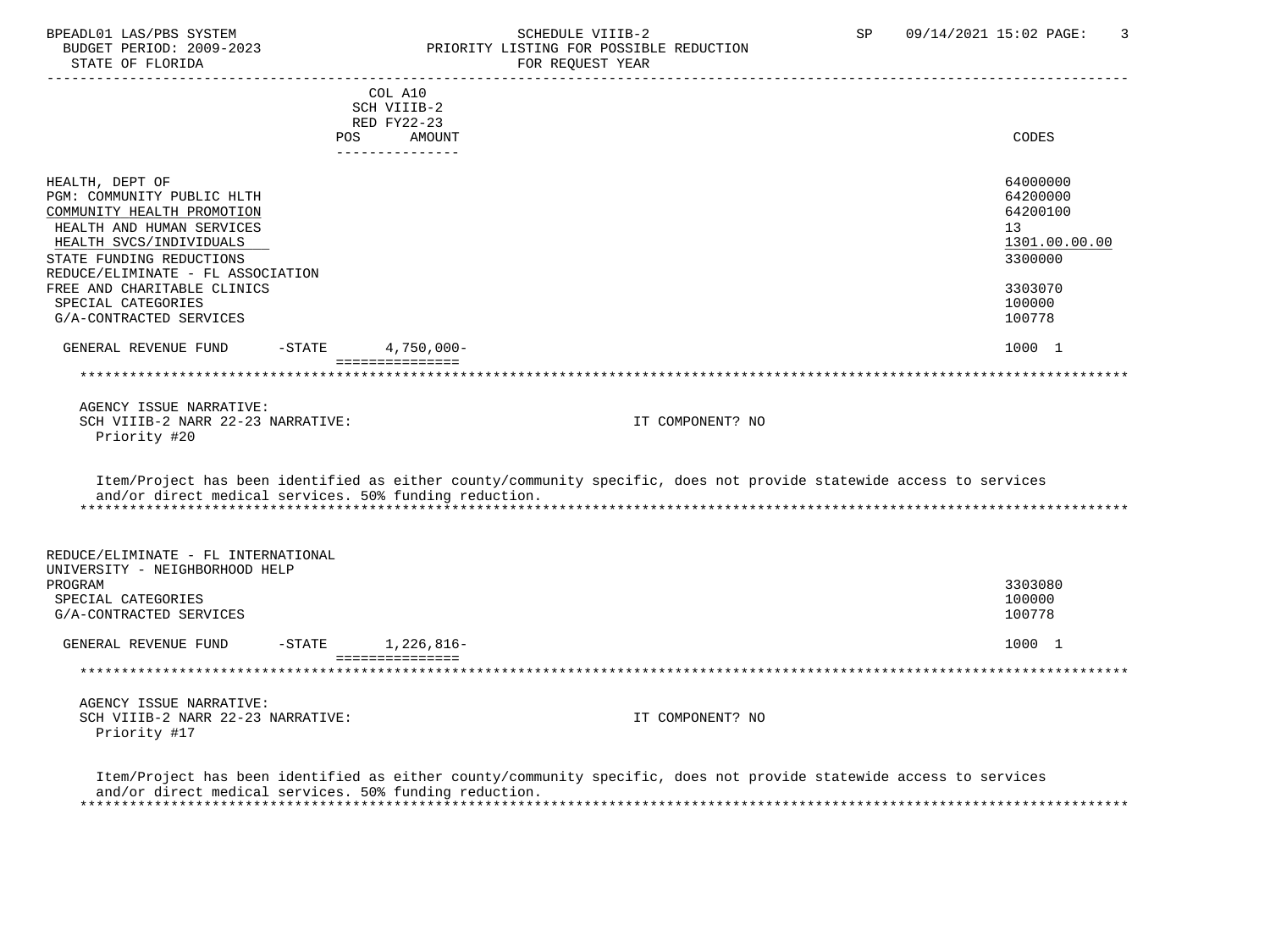## BPEADL01 LAS/PBS SYSTEM SALL SALL SCHEDULE VIIIB-2 SP 09/14/2021 15:02 PAGE: 4 BUDGET PERIOD: 2009-2023 PRIORITY LISTING FOR POSSIBLE REDUCTION

 ----------------------------------------------------------------------------------------------------------------------------------- COL A10 SCH VIIIB-2 RED FY22-23 POS AMOUNT NOTES AND AND A RESERVE AND A RESERVE AND LODGED AND LODGED AND LODGED AND LODGED AND LODGED AND LODGED AT A LODGED AND LODGED AT A LODGED AND LODGED AT A LODGED AND LODGED AT A LODGED AND LODGED AT A LODGED AND --------------- HEALTH, DEPT OF 64000000 PGM: COMMUNITY PUBLIC HLTH 64200000<br>COMMUNITY HEALTH PROMOTION 64200100 COMMUNITY HEALTH PROMOTION HEALTH AND HUMAN SERVICES 13 (1999) 13 (1999) 13 (1999) 13 (1999) 13 (1999) 13 (1999) 13 (1999) 13 (1999) 13 (1999) 13 (1999) 13 (1999) 13 (1999) 13 (1999) 13 (1999) 13 (1999) 13 (1999) 13 (1999) 13 (1999) 13 (1999) 13 (19  $\frac{1301.00}{1300000}$   $\frac{1301.00}{3300000}$ STATE FUNDING REDUCTIONS REDUCE/ELIMINATE - HEIKEN CHILDREN'S VISION PROGRAM MIAMI-DADE 3303160 SPECIAL CATEGORIES 100000 G/A-CONTRACTED SERVICES 100778 GENERAL REVENUE FUND -STATE 375,000- 1000 1 =============== \*\*\*\*\*\*\*\*\*\*\*\*\*\*\*\*\*\*\*\*\*\*\*\*\*\*\*\*\*\*\*\*\*\*\*\*\*\*\*\*\*\*\*\*\*\*\*\*\*\*\*\*\*\*\*\*\*\*\*\*\*\*\*\*\*\*\*\*\*\*\*\*\*\*\*\*\*\*\*\*\*\*\*\*\*\*\*\*\*\*\*\*\*\*\*\*\*\*\*\*\*\*\*\*\*\*\*\*\*\*\*\*\*\*\*\*\*\*\*\*\*\*\*\*\*\*\* AGENCY ISSUE NARRATIVE: SCH VIIIB-2 NARR 22-23 NARRATIVE: IT COMPONENT? NO Priority #15 Item/Project has been identified as either county/community specific, does not provide statewide access to services and/or direct medical services. 50% funding reduction. \*\*\*\*\*\*\*\*\*\*\*\*\*\*\*\*\*\*\*\*\*\*\*\*\*\*\*\*\*\*\*\*\*\*\*\*\*\*\*\*\*\*\*\*\*\*\*\*\*\*\*\*\*\*\*\*\*\*\*\*\*\*\*\*\*\*\*\*\*\*\*\*\*\*\*\*\*\*\*\*\*\*\*\*\*\*\*\*\*\*\*\*\*\*\*\*\*\*\*\*\*\*\*\*\*\*\*\*\*\*\*\*\*\*\*\*\*\*\*\*\*\*\*\*\*\*\* REDUCE/ELIMINATE - MARY BROGAN BREAST AND CERVICAL CANCER PROGRAM 3303180 SPECIAL CATEGORIES 100000 POSTAGORIES 20000 POSTAGORIES 20000 POSTAGORIES 20000 POSTAGORIES G/A-CONTRACTED SERVICES 100778 GENERAL REVENUE FUND -STATE 753,324-<br>-MATCH 160.838- 1000 1 -MATCH 160,838- 1000 2 --------------- TOTAL GENERAL REVENUE FUND 914,162- 1000 =============== TOTAL APPRO............. 914,162- =============== \*\*\*\*\*\*\*\*\*\*\*\*\*\*\*\*\*\*\*\*\*\*\*\*\*\*\*\*\*\*\*\*\*\*\*\*\*\*\*\*\*\*\*\*\*\*\*\*\*\*\*\*\*\*\*\*\*\*\*\*\*\*\*\*\*\*\*\*\*\*\*\*\*\*\*\*\*\*\*\*\*\*\*\*\*\*\*\*\*\*\*\*\*\*\*\*\*\*\*\*\*\*\*\*\*\*\*\*\*\*\*\*\*\*\*\*\*\*\*\*\*\*\*\*\*\*\* AGENCY ISSUE NARRATIVE: SCH VIIIB-2 NARR 22-23 NARRATIVE: IT COMPONENT? NO Priority #18 The Department does not necessarily recommend this as a reduction, however in the event of a revenue shortfall it may become necessary for the Department to review funding sources that serve clients for possible reduction. This has been

identified as an option. 50% funding reduction.

\*\*\*\*\*\*\*\*\*\*\*\*\*\*\*\*\*\*\*\*\*\*\*\*\*\*\*\*\*\*\*\*\*\*\*\*\*\*\*\*\*\*\*\*\*\*\*\*\*\*\*\*\*\*\*\*\*\*\*\*\*\*\*\*\*\*\*\*\*\*\*\*\*\*\*\*\*\*\*\*\*\*\*\*\*\*\*\*\*\*\*\*\*\*\*\*\*\*\*\*\*\*\*\*\*\*\*\*\*\*\*\*\*\*\*\*\*\*\*\*\*\*\*\*\*\*\*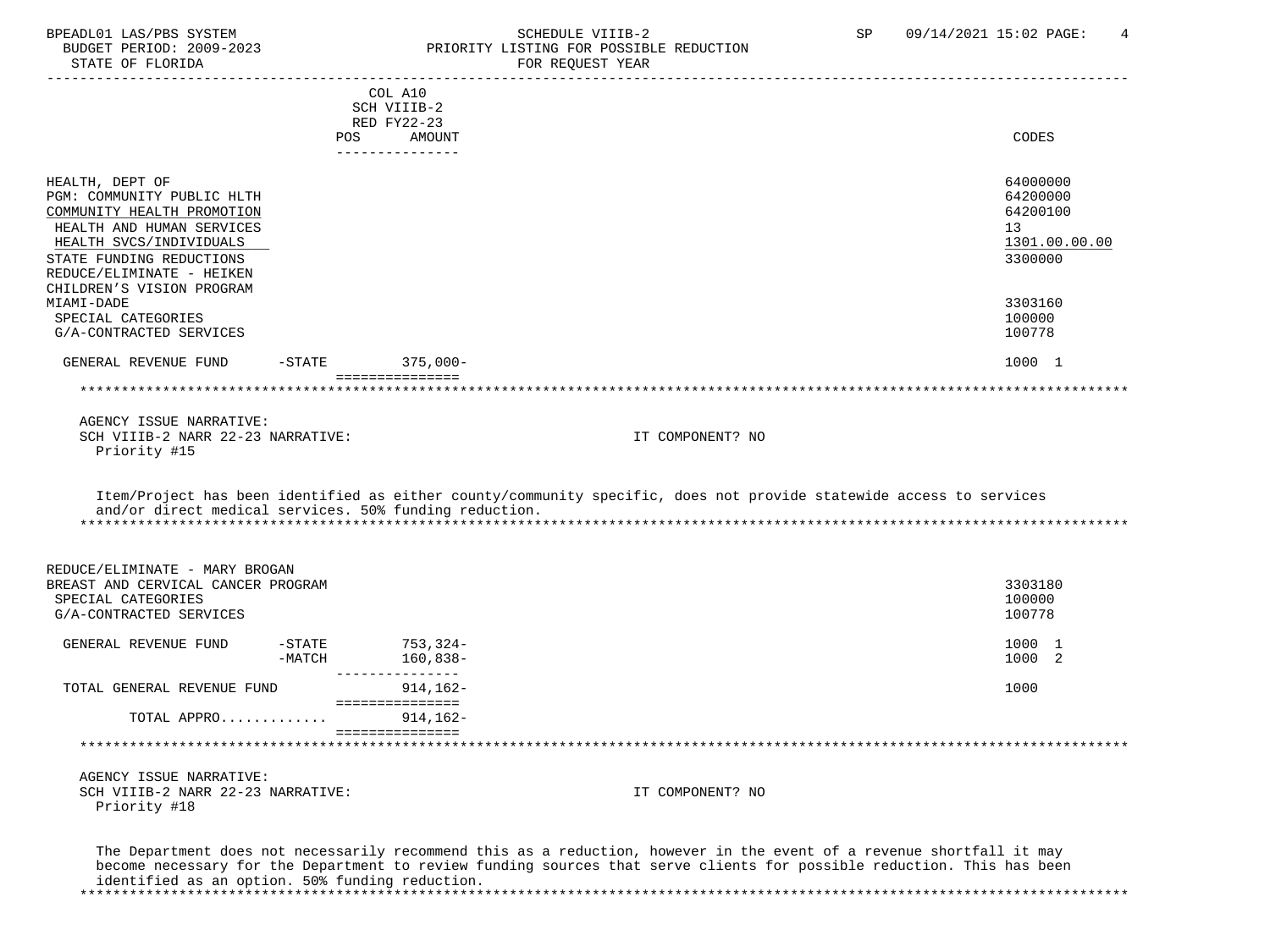## BPEADL01 LAS/PBS SYSTEM SALL SOMEDULE VIIIB-2 SP 09/14/2021 15:02 PAGE: 5 BUDGET PERIOD: 2009-2023 PRIORITY LISTING FOR POSSIBLE REDUCTION

 ----------------------------------------------------------------------------------------------------------------------------------- COL A10 SCH VIIIB-2 RED FY22-23 POS AMOUNT NOTES AND AND A RESERVE AND A RESERVE AND LODGED AND LODGED AND LODGED AND LODGED AND LODGED AND LODGED AT A LODGED AND LODGED AT A LODGED AND LODGED AT A LODGED AND LODGED AT A LODGED AND LODGED AT A LODGED AND --------------- HEALTH, DEPT OF 64000000 PGM: COMMUNITY PUBLIC HLTH 64200000<br>COMMUNITY HEALTH PROMOTION 64200100 COMMUNITY HEALTH PROMOTION HEALTH AND HUMAN SERVICES 13 (1999) 13 (1999) 13 (1999) 13 (1999) 13 (1999) 13 (1999) 13 (1999) 13 (1999) 13 (1999) 13 (1999) 13 (1999) 13 (1999) 13 (1999) 13 (1999) 13 (1999) 13 (1999) 13 (1999) 13 (1999) 13 (1999) 13 (19 HEALTH SVCS/INDIVIDUALS 1301.00.<br>TATE FUNDING REDUCTIONS 3300000 STATE FUNDING REDUCTIONS REDUCE/ELIMINATE - UNIVERSITY OF FL DENTAL CLINICS 3303190 SPECIAL CATEGORIES 100000<br>G/A-CONTRACTED SERVICES 100778 G/A-CONTRACTED SERVICES GENERAL REVENUE FUND -STATE 357,260- 1000 1 and 357,260- 1000 1 =============== \*\*\*\*\*\*\*\*\*\*\*\*\*\*\*\*\*\*\*\*\*\*\*\*\*\*\*\*\*\*\*\*\*\*\*\*\*\*\*\*\*\*\*\*\*\*\*\*\*\*\*\*\*\*\*\*\*\*\*\*\*\*\*\*\*\*\*\*\*\*\*\*\*\*\*\*\*\*\*\*\*\*\*\*\*\*\*\*\*\*\*\*\*\*\*\*\*\*\*\*\*\*\*\*\*\*\*\*\*\*\*\*\*\*\*\*\*\*\*\*\*\*\*\*\*\*\* AGENCY ISSUE NARRATIVE: SCH VIIIB-2 NARR 22-23 NARRATIVE: IT COMPONENT? NO Priority #24 Item/Project has been identified as either county/community specific, does not provide statewide access to services and/or direct medical services. 50% funding reduction. \*\*\*\*\*\*\*\*\*\*\*\*\*\*\*\*\*\*\*\*\*\*\*\*\*\*\*\*\*\*\*\*\*\*\*\*\*\*\*\*\*\*\*\*\*\*\*\*\*\*\*\*\*\*\*\*\*\*\*\*\*\*\*\*\*\*\*\*\*\*\*\*\*\*\*\*\*\*\*\*\*\*\*\*\*\*\*\*\*\*\*\*\*\*\*\*\*\*\*\*\*\*\*\*\*\*\*\*\*\*\*\*\*\*\*\*\*\*\*\*\*\*\*\*\*\*\* REDUCE/ELIMINATE - FLORIDA COUNCIL AGAINST SEXUAL VIOLENCE 3303200 SPECIAL CATEGORIES 100000 POSTAGORIES 20000 POSTAGORIES 20000 POSTAGORIES 20000 POSTAGORIES G/A-CONTRACTED SERVICES 100778 GENERAL REVENUE FUND -STATE 1,250,000- 1,250 and 1000 1 =============== \*\*\*\*\*\*\*\*\*\*\*\*\*\*\*\*\*\*\*\*\*\*\*\*\*\*\*\*\*\*\*\*\*\*\*\*\*\*\*\*\*\*\*\*\*\*\*\*\*\*\*\*\*\*\*\*\*\*\*\*\*\*\*\*\*\*\*\*\*\*\*\*\*\*\*\*\*\*\*\*\*\*\*\*\*\*\*\*\*\*\*\*\*\*\*\*\*\*\*\*\*\*\*\*\*\*\*\*\*\*\*\*\*\*\*\*\*\*\*\*\*\*\*\*\*\*\* AGENCY ISSUE NARRATIVE: SCH VIIIB-2 NARR 22-23 NARRATIVE: IT COMPONENT? NO Priority #9

 The Department does not necessarily recommend this as a reduction, however in the event of a revenue shortfall it may become necessary for the Department to review funding sources that serve clients for possible reduction. This has been identified as an option. 50% funding reduction. \*\*\*\*\*\*\*\*\*\*\*\*\*\*\*\*\*\*\*\*\*\*\*\*\*\*\*\*\*\*\*\*\*\*\*\*\*\*\*\*\*\*\*\*\*\*\*\*\*\*\*\*\*\*\*\*\*\*\*\*\*\*\*\*\*\*\*\*\*\*\*\*\*\*\*\*\*\*\*\*\*\*\*\*\*\*\*\*\*\*\*\*\*\*\*\*\*\*\*\*\*\*\*\*\*\*\*\*\*\*\*\*\*\*\*\*\*\*\*\*\*\*\*\*\*\*\*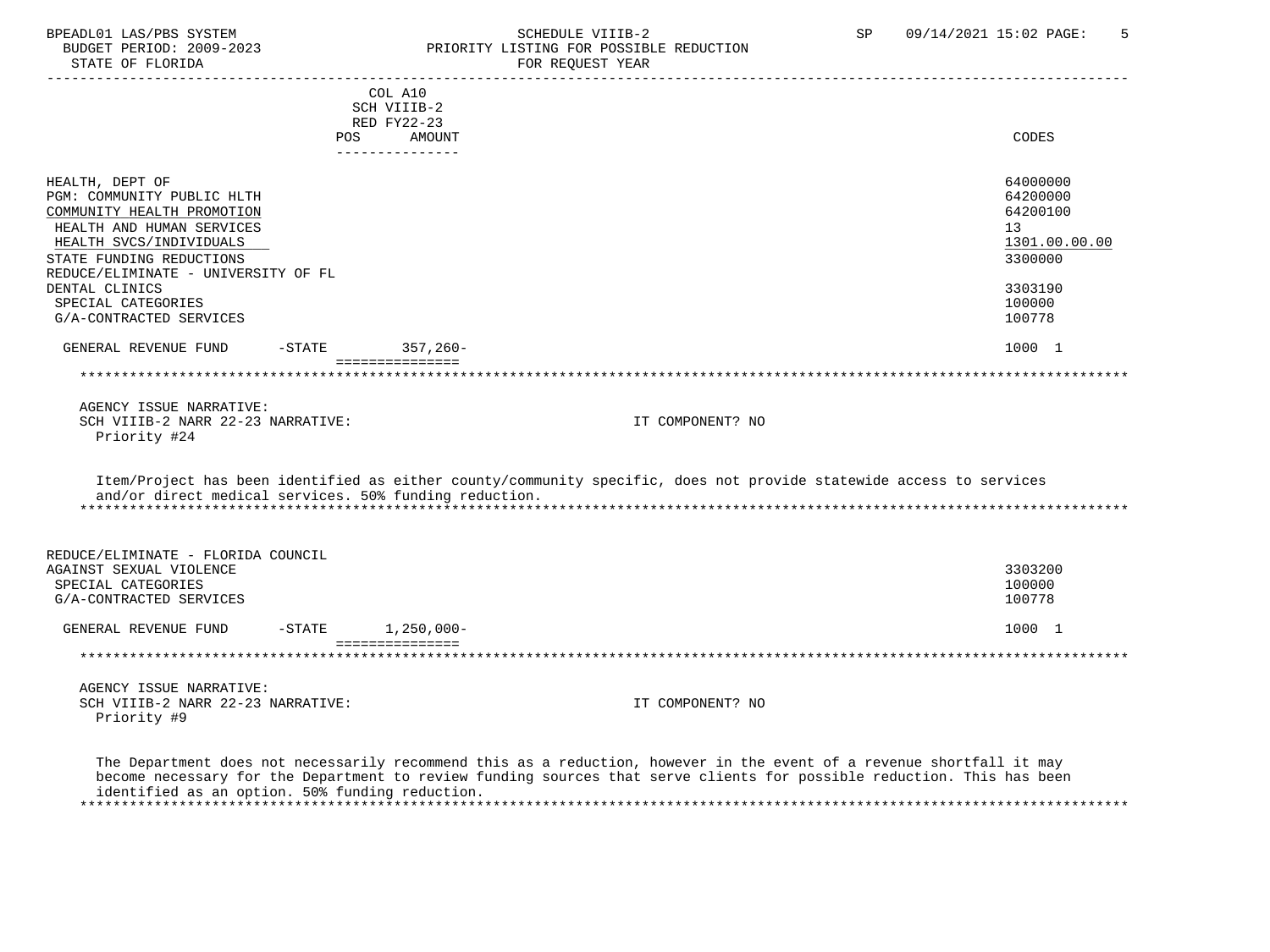# BPEADL01 LAS/PBS SYSTEM SALL STRING SCHEDULE VIIIB-2 SCHEDULE VIIIB-2 SP 09/14/2021 15:02 PAGE: 6<br>BUDGET PERIOD: 2009-2023 SP PRIORITY LISTING FOR POSSIBLE REDUCTION PRIORITY LISTING FOR POSSIBLE REDUCTION<br>FOR REQUEST YEAR

|                                                      |            | COL A10                         |                                                                                                                        |                     |
|------------------------------------------------------|------------|---------------------------------|------------------------------------------------------------------------------------------------------------------------|---------------------|
|                                                      |            | SCH VIIIB-2                     |                                                                                                                        |                     |
|                                                      | <b>POS</b> | RED FY22-23<br>AMOUNT           |                                                                                                                        | <b>CODES</b>        |
|                                                      |            | ---------------                 |                                                                                                                        |                     |
|                                                      |            |                                 |                                                                                                                        |                     |
| HEALTH, DEPT OF                                      |            |                                 |                                                                                                                        | 64000000            |
| PGM: COMMUNITY PUBLIC HLTH                           |            |                                 |                                                                                                                        | 64200000            |
| COMMUNITY HEALTH PROMOTION                           |            |                                 |                                                                                                                        | 64200100            |
| HEALTH AND HUMAN SERVICES<br>HEALTH SVCS/INDIVIDUALS |            |                                 |                                                                                                                        | 13<br>1301.00.00.00 |
| STATE FUNDING REDUCTIONS                             |            |                                 |                                                                                                                        | 3300000             |
| REDUCE/ELIMINATE - CRISIS                            |            |                                 |                                                                                                                        |                     |
| COUNSELING                                           |            |                                 |                                                                                                                        | 3303220             |
| SPECIAL CATEGORIES                                   |            |                                 |                                                                                                                        | 100000              |
| CRISIS COUNSELING                                    |            |                                 |                                                                                                                        | 100766              |
|                                                      |            |                                 |                                                                                                                        |                     |
| GENERAL REVENUE FUND                                 | $-$ STATE  | $2,225,000-$<br>=============== |                                                                                                                        | 1000 1              |
|                                                      |            |                                 |                                                                                                                        |                     |
|                                                      |            |                                 |                                                                                                                        |                     |
| AGENCY ISSUE NARRATIVE:                              |            |                                 |                                                                                                                        |                     |
| SCH VIIIB-2 NARR 22-23 NARRATIVE:                    |            |                                 | IT COMPONENT? NO                                                                                                       |                     |
| Priority #10                                         |            |                                 |                                                                                                                        |                     |
|                                                      |            |                                 |                                                                                                                        |                     |
|                                                      |            |                                 | The Department does not necessarily recommend this as a reduction, however in the event of a revenue shortfall it may  |                     |
|                                                      |            |                                 | become necessary for the Department to review funding sources that serve clients for possible reduction. This has been |                     |
| identified as an option. 50% funding reduction.      |            |                                 |                                                                                                                        |                     |
|                                                      |            |                                 |                                                                                                                        |                     |
|                                                      |            |                                 |                                                                                                                        |                     |
| REDUCE/ELIMINATE - OUNCE OF                          |            |                                 |                                                                                                                        |                     |
| PREVENTION                                           |            |                                 |                                                                                                                        | 3303230             |
| SPECIAL CATEGORIES                                   |            |                                 |                                                                                                                        | 100000              |
| G/A-OUNCE OF PREVENTION                              |            |                                 |                                                                                                                        | 100402              |
|                                                      |            |                                 |                                                                                                                        |                     |
| GENERAL REVENUE FUND                                 | $-$ STATE  | $950,000 -$                     |                                                                                                                        | 1000 1              |
|                                                      |            | ===============                 |                                                                                                                        |                     |
|                                                      |            |                                 |                                                                                                                        |                     |
| AGENCY ISSUE NARRATIVE:                              |            |                                 |                                                                                                                        |                     |
| SCH VIIIB-2 NARR 22-23 NARRATIVE:                    |            |                                 | IT COMPONENT? NO                                                                                                       |                     |
| Priority #14                                         |            |                                 |                                                                                                                        |                     |
|                                                      |            |                                 |                                                                                                                        |                     |
|                                                      |            |                                 |                                                                                                                        |                     |
|                                                      |            |                                 | The Department does not necessarily recommend this as a reduction, however in the event of a revenue shortfall it may  |                     |

 become necessary for the Department to review funding sources that serve clients for possible reduction. This has been identified as an option. 50% funding reduction. \*\*\*\*\*\*\*\*\*\*\*\*\*\*\*\*\*\*\*\*\*\*\*\*\*\*\*\*\*\*\*\*\*\*\*\*\*\*\*\*\*\*\*\*\*\*\*\*\*\*\*\*\*\*\*\*\*\*\*\*\*\*\*\*\*\*\*\*\*\*\*\*\*\*\*\*\*\*\*\*\*\*\*\*\*\*\*\*\*\*\*\*\*\*\*\*\*\*\*\*\*\*\*\*\*\*\*\*\*\*\*\*\*\*\*\*\*\*\*\*\*\*\*\*\*\*\*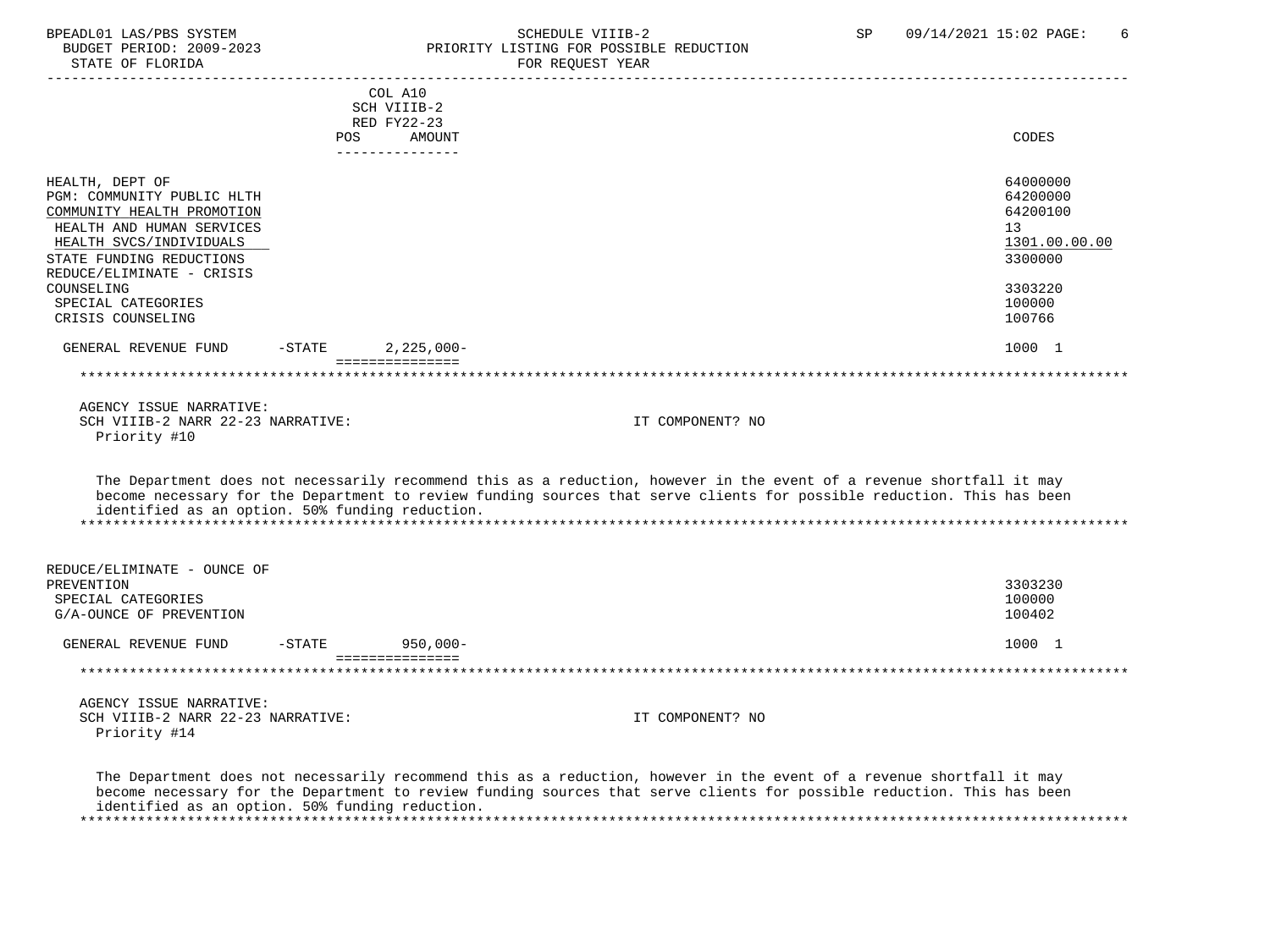#### BPEADL01 LAS/PBS SYSTEM SCHEDULE VIIIB-2 SCHEDULE VIIIB-2 SP 09/14/2021 15:02 PAGE: 7<br>BUDGET PERIOD: 2009-2023 PRIORITY LISTING FOR POSSIBLE REDUCTION BUDGET PERIOD: 2009-2023 PRIORITY LISTING FOR POSSIBLE REDUCTION<br>STATE OF FLORIDA POR REQUEST YEAR FOR REQUEST YEAR

|                                                                                                                                     | POS                  | COL A10<br>SCH VIIIB-2<br>RED FY22-23<br>AMOUNT |                                                                                                                                                                                                                                                 | CODES                                                   |
|-------------------------------------------------------------------------------------------------------------------------------------|----------------------|-------------------------------------------------|-------------------------------------------------------------------------------------------------------------------------------------------------------------------------------------------------------------------------------------------------|---------------------------------------------------------|
|                                                                                                                                     |                      | ---------------                                 |                                                                                                                                                                                                                                                 |                                                         |
| HEALTH, DEPT OF<br>PGM: COMMUNITY PUBLIC HLTH<br>COMMUNITY HEALTH PROMOTION<br>HEALTH AND HUMAN SERVICES<br>HEALTH SVCS/INDIVIDUALS |                      |                                                 |                                                                                                                                                                                                                                                 | 64000000<br>64200000<br>64200100<br>13<br>1301.00.00.00 |
| TOTAL: HEALTH SVCS/INDIVIDUALS                                                                                                      |                      |                                                 |                                                                                                                                                                                                                                                 | 1301.00.00.00                                           |
| BY FUND TYPE<br>GENERAL REVENUE FUND $13,987,194-$                                                                                  |                      | ===============                                 |                                                                                                                                                                                                                                                 | 1000                                                    |
| COUNTY HEALTH DEPARTMENTS<br>STATE FUNDING REDUCTIONS<br>REDUCE/ELIMINATE - PRIMARY CARE                                            |                      |                                                 |                                                                                                                                                                                                                                                 | 1306.00.00.00<br>3300000                                |
| PROGRAM<br>AID TO LOCAL GOVERNMENTS<br>G/A-PRIMARY CARE PROGRAM                                                                     |                      |                                                 |                                                                                                                                                                                                                                                 | 3303030<br>050000<br>050331                             |
| GENERAL REVENUE FUND                                                                                                                | $-STATE$<br>$-MATCH$ | 8,206,530-<br>1,134,875-<br>---------------     |                                                                                                                                                                                                                                                 | 1000 1<br>1000 2                                        |
| TOTAL GENERAL REVENUE FUND                                                                                                          |                      | $9,341,405-$<br>===============                 |                                                                                                                                                                                                                                                 | 1000                                                    |
| TOTAL APPRO                                                                                                                         |                      | $9,341,405-$<br>===============                 |                                                                                                                                                                                                                                                 |                                                         |
|                                                                                                                                     |                      |                                                 |                                                                                                                                                                                                                                                 |                                                         |
| AGENCY ISSUE NARRATIVE:<br>SCH VIIIB-2 NARR 22-23 NARRATIVE:<br>Priority #2                                                         |                      |                                                 | IT COMPONENT? NO                                                                                                                                                                                                                                |                                                         |
| identified as an option. 50% funding reduction.                                                                                     |                      |                                                 | The Department does not necessarily recommend this as a reduction, however in the event of a revenue shortfall it may<br>become necessary for the Department to review funding sources that serve clients for possible reduction. This has been |                                                         |
| REDUCE/ELIMINATE - FAMILY PLANNING                                                                                                  |                      |                                                 |                                                                                                                                                                                                                                                 |                                                         |
| SERVICES<br>AID TO LOCAL GOVERNMENTS<br>G/A-FAMILY PLANNING SVCS                                                                    |                      |                                                 |                                                                                                                                                                                                                                                 | 3303480<br>050000<br>050001                             |
| GENERAL REVENUE FUND                                                                                                                | $-STATE$             | 2,122,728-<br>===============                   |                                                                                                                                                                                                                                                 | 1000 1                                                  |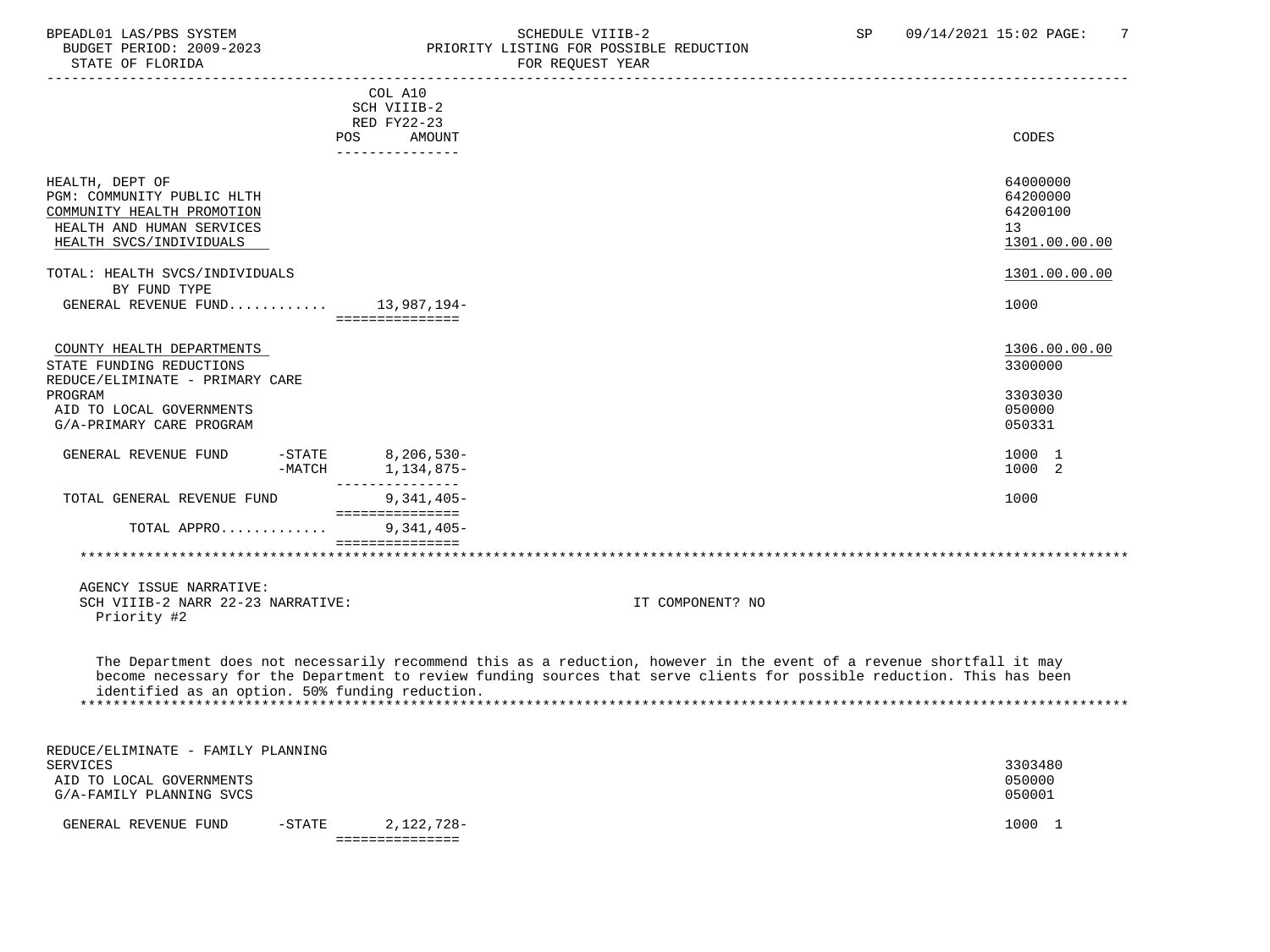#### BPEADL01 LAS/PBS SYSTEM SCHEDULE VIIIB-2 SCHEDULE VIIIB-2 SP 09/14/2021 15:02 PAGE: 8 BUDGET PERIOD: 2009-2023<br>
STATE OF FLORIDA<br>
FOR REOUEST YEAR FOR REQUEST YEAR

|                                    | COL A10<br>SCH VIIIB-2 |                  |               |
|------------------------------------|------------------------|------------------|---------------|
|                                    | RED FY22-23            |                  |               |
| <b>POS</b>                         | AMOUNT                 |                  | CODES         |
|                                    | --------------         |                  |               |
|                                    |                        |                  |               |
| HEALTH, DEPT OF                    |                        |                  | 64000000      |
| PGM: COMMUNITY PUBLIC HLTH         |                        |                  | 64200000      |
| COMMUNITY HEALTH PROMOTION         |                        |                  | 64200100      |
| HEALTH AND HUMAN SERVICES          |                        |                  | 13            |
| COUNTY HEALTH DEPARTMENTS          |                        |                  | 1306.00.00.00 |
| STATE FUNDING REDUCTIONS           |                        |                  | 3300000       |
| REDUCE/ELIMINATE - FAMILY PLANNING |                        |                  |               |
| SERVICES                           |                        |                  | 3303480       |
|                                    |                        |                  |               |
|                                    |                        |                  |               |
| AGENCY ISSUE NARRATIVE:            |                        |                  |               |
| SCH VIIIB-2 NARR 22-23 NARRATIVE:  |                        | IT COMPONENT? NO |               |
| Priority #1                        |                        |                  |               |
|                                    |                        |                  |               |
|                                    |                        |                  |               |

 The Department does not necessarily recommend this as a reduction, however in the event of a revenue shortfall it may become necessary for the Department to review funding sources that serve clients for possible reduction. This has been identified as an option. 50% funding reduction. \*\*\*\*\*\*\*\*\*\*\*\*\*\*\*\*\*\*\*\*\*\*\*\*\*\*\*\*\*\*\*\*\*\*\*\*\*\*\*\*\*\*\*\*\*\*\*\*\*\*\*\*\*\*\*\*\*\*\*\*\*\*\*\*\*\*\*\*\*\*\*\*\*\*\*\*\*\*\*\*\*\*\*\*\*\*\*\*\*\*\*\*\*\*\*\*\*\*\*\*\*\*\*\*\*\*\*\*\*\*\*\*\*\*\*\*\*\*\*\*\*\*\*\*\*\*\*

| TOTAL: COUNTY HEALTH DEPARTMENTS                                                                                                               |                                 | 1306.00.00.00                  |
|------------------------------------------------------------------------------------------------------------------------------------------------|---------------------------------|--------------------------------|
| BY FUND TYPE<br>GENERAL REVENUE FUND                                                                                                           | 11,464,133–                     | 1000                           |
| GOV OPERATIONS/SUPPORT<br>EXEC LEADERSHIP/SUPPRT SVC<br>STATE FUNDING REDUCTIONS<br>ONE YEAR FUNDING DIVERSION -<br>BIOMEDICAL NATIONAL CANCER |                                 | 16<br>1602.00.00.00<br>3300000 |
| INSTITUTE (NCI)<br>SPECIAL CATEGORIES<br>FLORIDA CANCER CENTERS                                                                                |                                 | 3303260<br>100000<br>101506    |
| GENERAL REVENUE FUND<br>-STATE<br>BIOMEDICAL RESEARCH TF<br>$-$ STATE                                                                          | 45,800,000-<br>16,428,743-      | 1000 1<br>2245 1               |
| TOTAL APPRO                                                                                                                                    | 62,228,743-<br>---------------- |                                |
|                                                                                                                                                |                                 |                                |

 AGENCY ISSUE NARRATIVE: SCH VIIIB-2 NARR 22-23 NARRATIVE: IT COMPONENT? NO Priority #27

 Item/Project identified as research and does not provide direct client services. 100% funding one year diversion. \*\*\*\*\*\*\*\*\*\*\*\*\*\*\*\*\*\*\*\*\*\*\*\*\*\*\*\*\*\*\*\*\*\*\*\*\*\*\*\*\*\*\*\*\*\*\*\*\*\*\*\*\*\*\*\*\*\*\*\*\*\*\*\*\*\*\*\*\*\*\*\*\*\*\*\*\*\*\*\*\*\*\*\*\*\*\*\*\*\*\*\*\*\*\*\*\*\*\*\*\*\*\*\*\*\*\*\*\*\*\*\*\*\*\*\*\*\*\*\*\*\*\*\*\*\*\*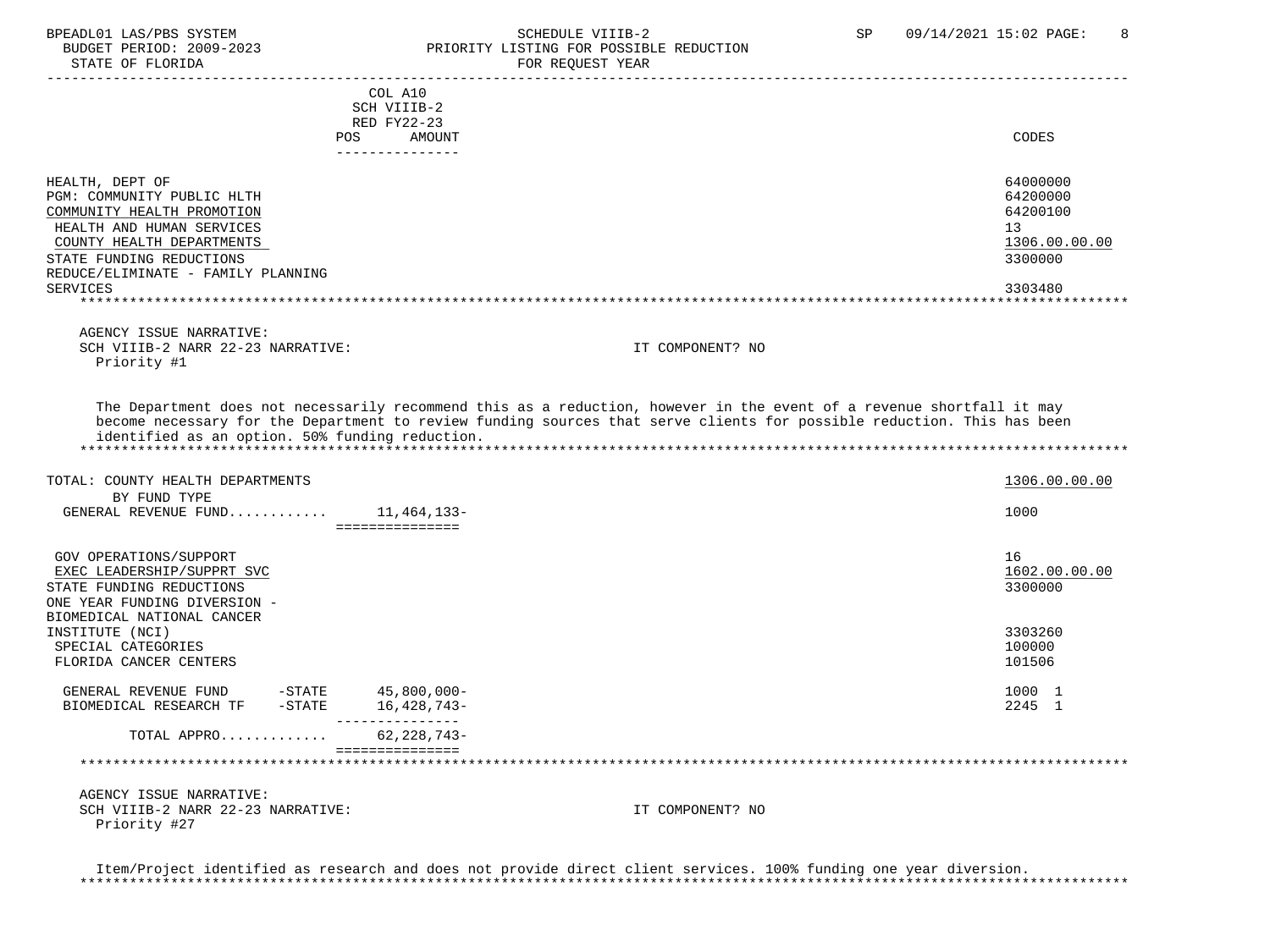#### BPEADL01 LAS/PBS SYSTEM SALLE SOME SCHEDULE VIIIB-2 SCHEDULE SOME SP 09/14/2021 15:02 PAGE: 9 BUDGET PERIOD: 2009-2023 PRIORITY LISTING FOR POSSIBLE REDUCTION FOR REQUEST YEAR

| COL A10<br>SCH VIIIB-2<br>RED FY22-23<br>POS AMOUNT<br>--------------<br>HEALTH, DEPT OF | CODES                |
|------------------------------------------------------------------------------------------|----------------------|
|                                                                                          |                      |
|                                                                                          |                      |
|                                                                                          |                      |
|                                                                                          |                      |
|                                                                                          |                      |
| PGM: COMMUNITY PUBLIC HLTH                                                               | 64000000<br>64200000 |
|                                                                                          | 64200100             |
| COMMUNITY HEALTH PROMOTION                                                               |                      |
| GOV OPERATIONS/SUPPORT<br>16                                                             |                      |
| EXEC LEADERSHIP/SUPPRT SVC                                                               | 1602.00.00.00        |
| STATE FUNDING REDUCTIONS                                                                 | 3300000              |
| ONE YEAR DIVERSION - GENERAL                                                             |                      |
| REVENUE TRANSFER TO BIOMEDICAL<br>RESEARCH TRUST FUND                                    | 3303600              |
| SPECIAL CATEGORIES                                                                       | 100000               |
| TR/BIOMEDICAL RESEARCH TF                                                                | 101049               |
|                                                                                          |                      |
| -STATE 7,850,000-<br>GENERAL REVENUE FUND                                                | 1000 1               |
| ===============                                                                          |                      |
|                                                                                          |                      |
|                                                                                          |                      |
|                                                                                          |                      |
| AGENCY ISSUE NARRATIVE:                                                                  |                      |
| SCH VIIIB-2 NARR 22-23 NARRATIVE:<br>IT COMPONENT? NO                                    |                      |
| Priority #26                                                                             |                      |
|                                                                                          |                      |
| Item/Project identified as research and does not provide direct client services.         |                      |
|                                                                                          |                      |
|                                                                                          |                      |
| TOTAL: EXEC LEADERSHIP/SUPPRT SVC                                                        | 1602.00.00.00        |
| BY FUND TYPE                                                                             |                      |
| 53,650,000-<br>GENERAL REVENUE FUND                                                      | 1000                 |
| 16,428,743-<br>TRUST FUNDS<br>----------------                                           | 2000                 |
| TOTAL PROG COMP<br>70,078,743-                                                           |                      |
| ===============                                                                          |                      |
| TOTAL: COMMUNITY HEALTH PROMOTION                                                        | 64200100             |
| BY FUND TYPE                                                                             |                      |
| GENERAL REVENUE FUND<br>79,101,327-                                                      | 1000                 |
| 16,428,743-<br>TRUST FUNDS                                                               | 2000                 |
| ---------------<br>95,530,070-<br>TOTAL BUREAU                                           |                      |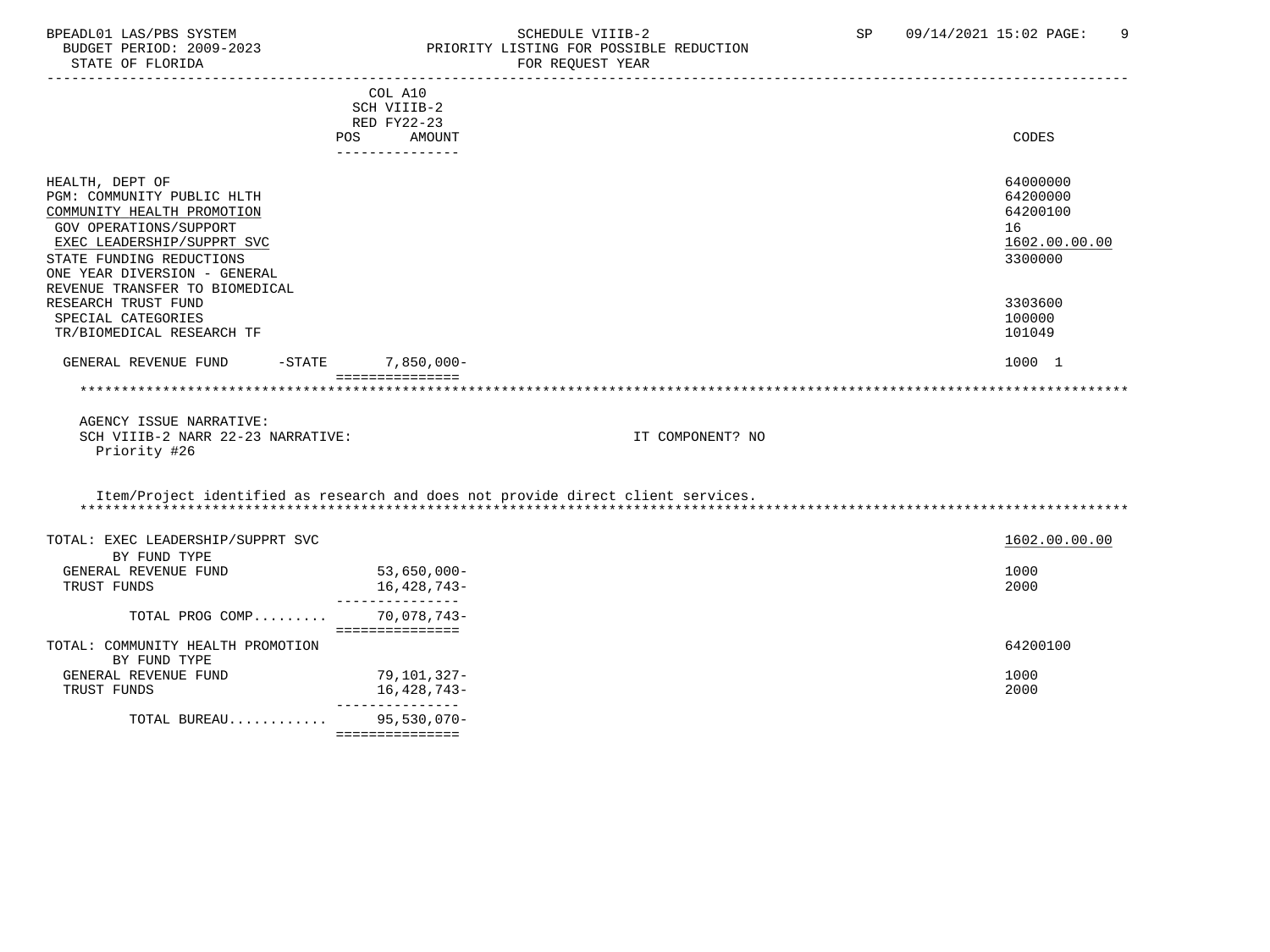#### BPEADL01 LAS/PBS SYSTEM SALLE STREDULE VIIIB-2 SCHEDULE VIIIB-2 SP 09/14/2021 15:02 PAGE: 10 BUDGET PERIOD: 2009-2023 PRIORITY LISTING FOR POSSIBLE REDUCTION<br>FOR REQUEST YEAR FOR REQUEST YEAR

|                                                                       |                    | COL A10                   |                                                                                                                                                                                                                                                 |                             |
|-----------------------------------------------------------------------|--------------------|---------------------------|-------------------------------------------------------------------------------------------------------------------------------------------------------------------------------------------------------------------------------------------------|-----------------------------|
|                                                                       |                    | SCH VIIIB-2               |                                                                                                                                                                                                                                                 |                             |
|                                                                       |                    | RED FY22-23               |                                                                                                                                                                                                                                                 |                             |
|                                                                       | POS                | AMOUNT<br>--------------- |                                                                                                                                                                                                                                                 | <b>CODES</b>                |
|                                                                       |                    |                           |                                                                                                                                                                                                                                                 |                             |
| HEALTH, DEPT OF<br>PGM: COMMUNITY PUBLIC HLTH                         |                    |                           |                                                                                                                                                                                                                                                 | 64000000<br>64200000        |
| DISEASE CNTRL/HLTH PROTECT<br>PUBLIC PROTECTION                       |                    |                           |                                                                                                                                                                                                                                                 | 64200200<br>12 <sup>°</sup> |
| REGULATION AND LICENSING                                              |                    |                           |                                                                                                                                                                                                                                                 | 1204.00.00.00               |
| STATE FUNDING REDUCTIONS                                              |                    |                           |                                                                                                                                                                                                                                                 | 3300000                     |
| TRUST FUND SWEEP - GRANTS AND                                         |                    |                           |                                                                                                                                                                                                                                                 |                             |
| DONATIONS TRUST FUND - OFFICE OF<br>MEDICAL MARIJUANA                 |                    |                           |                                                                                                                                                                                                                                                 | 3303320                     |
| SPECIAL CATEGORIES                                                    |                    |                           |                                                                                                                                                                                                                                                 | 100000                      |
| G/A-CONTRACTED SERVICES                                               |                    |                           |                                                                                                                                                                                                                                                 | 100778                      |
| GRANTS AND DONATIONS TF                                               | -STATE 12,452,259- |                           |                                                                                                                                                                                                                                                 | 2339 1                      |
|                                                                       |                    | ===============           |                                                                                                                                                                                                                                                 |                             |
|                                                                       |                    |                           |                                                                                                                                                                                                                                                 |                             |
| AGENCY ISSUE NARRATIVE:                                               |                    |                           |                                                                                                                                                                                                                                                 |                             |
| SCH VIIIB-2 NARR 22-23 NARRATIVE:                                     |                    |                           | IT COMPONENT? NO                                                                                                                                                                                                                                |                             |
| Priority #28                                                          |                    |                           |                                                                                                                                                                                                                                                 |                             |
| Cash in lieu of a budget reduction.                                   |                    |                           |                                                                                                                                                                                                                                                 |                             |
| HEALTH AND HUMAN SERVICES                                             |                    |                           |                                                                                                                                                                                                                                                 | 13                          |
| HEALTH SVCS/INDIVIDUALS                                               |                    |                           |                                                                                                                                                                                                                                                 | 1301.00.00.00               |
| STATE FUNDING REDUCTIONS                                              |                    |                           |                                                                                                                                                                                                                                                 | 3300000                     |
| REDUCE/ELIMINATE - HUMAN                                              |                    |                           |                                                                                                                                                                                                                                                 |                             |
| IMMUNODEFICIENCY VIRUS/ACQUIRED<br>IMMUNODEFICIENCY SYNDROME OUTREACH |                    |                           |                                                                                                                                                                                                                                                 | 3303300                     |
| AID TO LOCAL GOVERNMENTS                                              |                    |                           |                                                                                                                                                                                                                                                 | 050000                      |
| G/A-HIV/AIDS PREV & TREAT                                             |                    |                           |                                                                                                                                                                                                                                                 | 050028                      |
|                                                                       |                    |                           |                                                                                                                                                                                                                                                 |                             |
| GENERAL REVENUE FUND                                                  | $-MATCH$           | $119,998-$                |                                                                                                                                                                                                                                                 | 1000 2                      |
|                                                                       |                    | ===============           |                                                                                                                                                                                                                                                 | *************************** |
|                                                                       |                    |                           |                                                                                                                                                                                                                                                 |                             |
| AGENCY ISSUE NARRATIVE:                                               |                    |                           |                                                                                                                                                                                                                                                 |                             |
| SCH VIIIB-2 NARR 22-23 NARRATIVE:<br>Priority #7                      |                    |                           | IT COMPONENT? NO                                                                                                                                                                                                                                |                             |
|                                                                       |                    |                           |                                                                                                                                                                                                                                                 |                             |
|                                                                       |                    |                           | The Department does not necessarily recommend this as a reduction, however in the event of a revenue shortfall it may<br>become necessary for the Department to review funding sources that serve clients for possible reduction. This has been |                             |

 identified as an option. 50% funding reduction. \*\*\*\*\*\*\*\*\*\*\*\*\*\*\*\*\*\*\*\*\*\*\*\*\*\*\*\*\*\*\*\*\*\*\*\*\*\*\*\*\*\*\*\*\*\*\*\*\*\*\*\*\*\*\*\*\*\*\*\*\*\*\*\*\*\*\*\*\*\*\*\*\*\*\*\*\*\*\*\*\*\*\*\*\*\*\*\*\*\*\*\*\*\*\*\*\*\*\*\*\*\*\*\*\*\*\*\*\*\*\*\*\*\*\*\*\*\*\*\*\*\*\*\*\*\*\*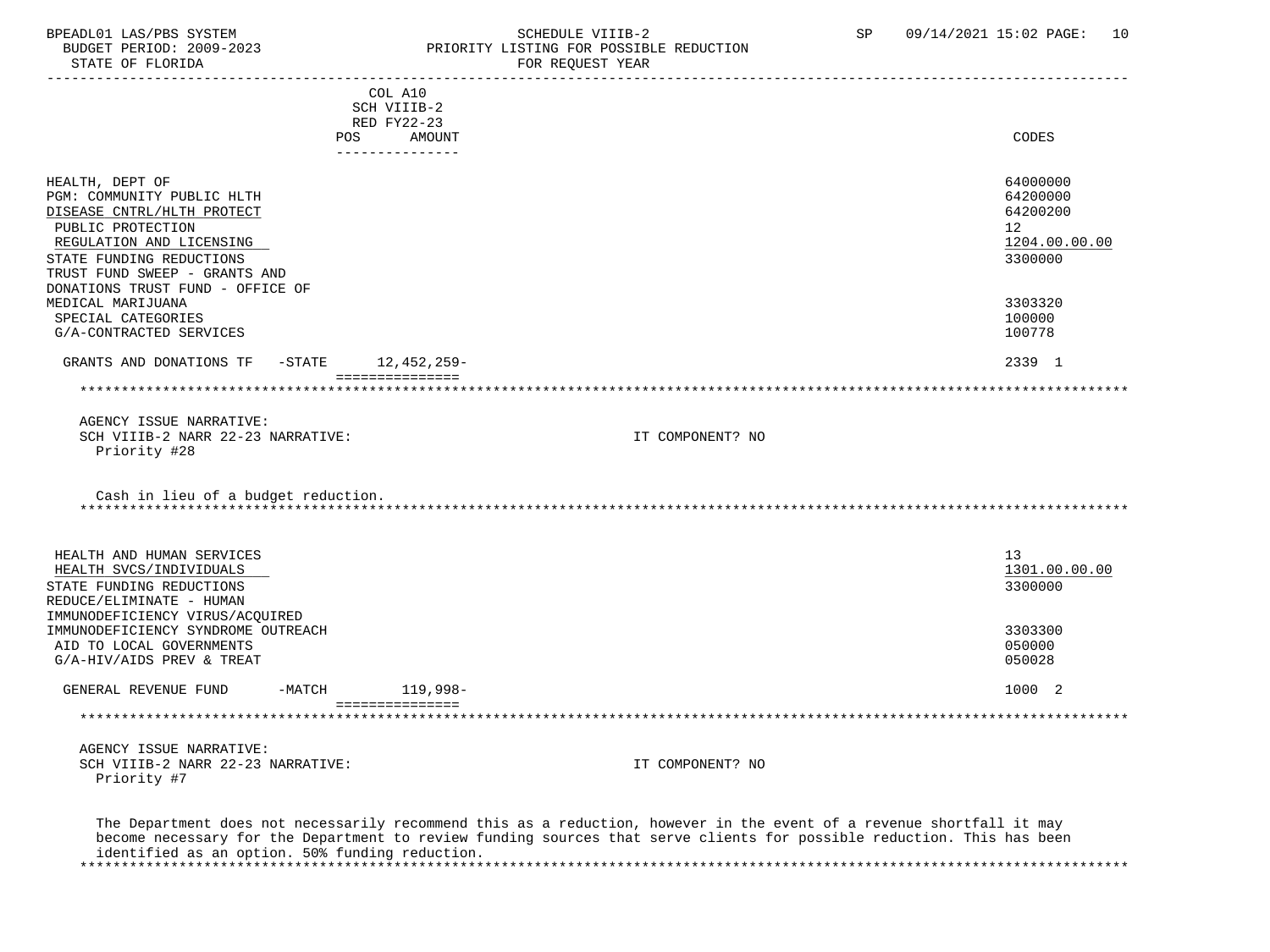### BPEADL01 LAS/PBS SYSTEM SALL SOME SCHEDULE VIIIB-2 SCHEDULE SP 09/14/2021 15:02 PAGE: 11 BUDGET PERIOD: 2009-2023 PRIORITY LISTING FOR POSSIBLE REDUCTION

|                                                        | COL A10         |                                                                                                                     |               |
|--------------------------------------------------------|-----------------|---------------------------------------------------------------------------------------------------------------------|---------------|
|                                                        | SCH VIIIB-2     |                                                                                                                     |               |
|                                                        | RED FY22-23     |                                                                                                                     |               |
|                                                        | POS<br>AMOUNT   |                                                                                                                     | CODES         |
|                                                        | --------------- |                                                                                                                     |               |
| HEALTH, DEPT OF                                        |                 |                                                                                                                     | 64000000      |
| PGM: COMMUNITY PUBLIC HLTH                             |                 |                                                                                                                     | 64200000      |
| DISEASE CNTRL/HLTH PROTECT                             |                 |                                                                                                                     | 64200200      |
| HEALTH AND HUMAN SERVICES                              |                 | 13                                                                                                                  |               |
| HEALTH SVCS/INDIVIDUALS                                |                 |                                                                                                                     | 1301.00.00.00 |
| STATE FUNDING REDUCTIONS                               |                 |                                                                                                                     | 3300000       |
| REDUCE/ELIMINATE - SOUTH FLORIDA                       |                 |                                                                                                                     |               |
| ACQUIRED IMMUNODEFICIENCY SYNDROME                     |                 |                                                                                                                     |               |
| NETWORK JACKSON MEMORIAL                               |                 |                                                                                                                     | 3303310       |
| AID TO LOCAL GOVERNMENTS                               |                 |                                                                                                                     | 050000        |
| G/A-HIV/AIDS PREV & TREAT                              |                 |                                                                                                                     | 050028        |
| GENERAL REVENUE FUND<br>$-MATCH$                       | 359,994-        |                                                                                                                     | 1000 2        |
|                                                        | =============== |                                                                                                                     |               |
|                                                        |                 |                                                                                                                     |               |
| AGENCY ISSUE NARRATIVE:                                |                 |                                                                                                                     |               |
| SCH VIIIB-2 NARR 22-23 NARRATIVE:                      |                 | IT COMPONENT? NO                                                                                                    |               |
| Priority #6                                            |                 |                                                                                                                     |               |
|                                                        |                 |                                                                                                                     |               |
|                                                        |                 | Item/Project has been identified as either county/community specific, does not provide statewide access to services |               |
| and/or direct medical services. 50% funding reduction. |                 |                                                                                                                     |               |
|                                                        |                 |                                                                                                                     |               |
|                                                        |                 |                                                                                                                     |               |
| TOTAL: HEALTH SVCS/INDIVIDUALS                         |                 |                                                                                                                     | 1301.00.00.00 |
| BY FUND TYPE                                           |                 |                                                                                                                     |               |
| GENERAL REVENUE FUND $479.992-$                        |                 |                                                                                                                     | 1000          |
|                                                        | =============== |                                                                                                                     |               |
| TOTAL: DISEASE CNTRL/HLTH PROTECT                      |                 |                                                                                                                     | 64200200      |
| BY FUND TYPE                                           |                 |                                                                                                                     |               |
| GENERAL REVENUE FUND                                   | 479,992-        |                                                                                                                     | 1000          |
| TRUST FUNDS                                            | 12,452,259-     |                                                                                                                     | 2000          |
| TOTAL BUREAU $12,932,251-$                             | --------------- |                                                                                                                     |               |
|                                                        | =============== |                                                                                                                     |               |
|                                                        |                 |                                                                                                                     |               |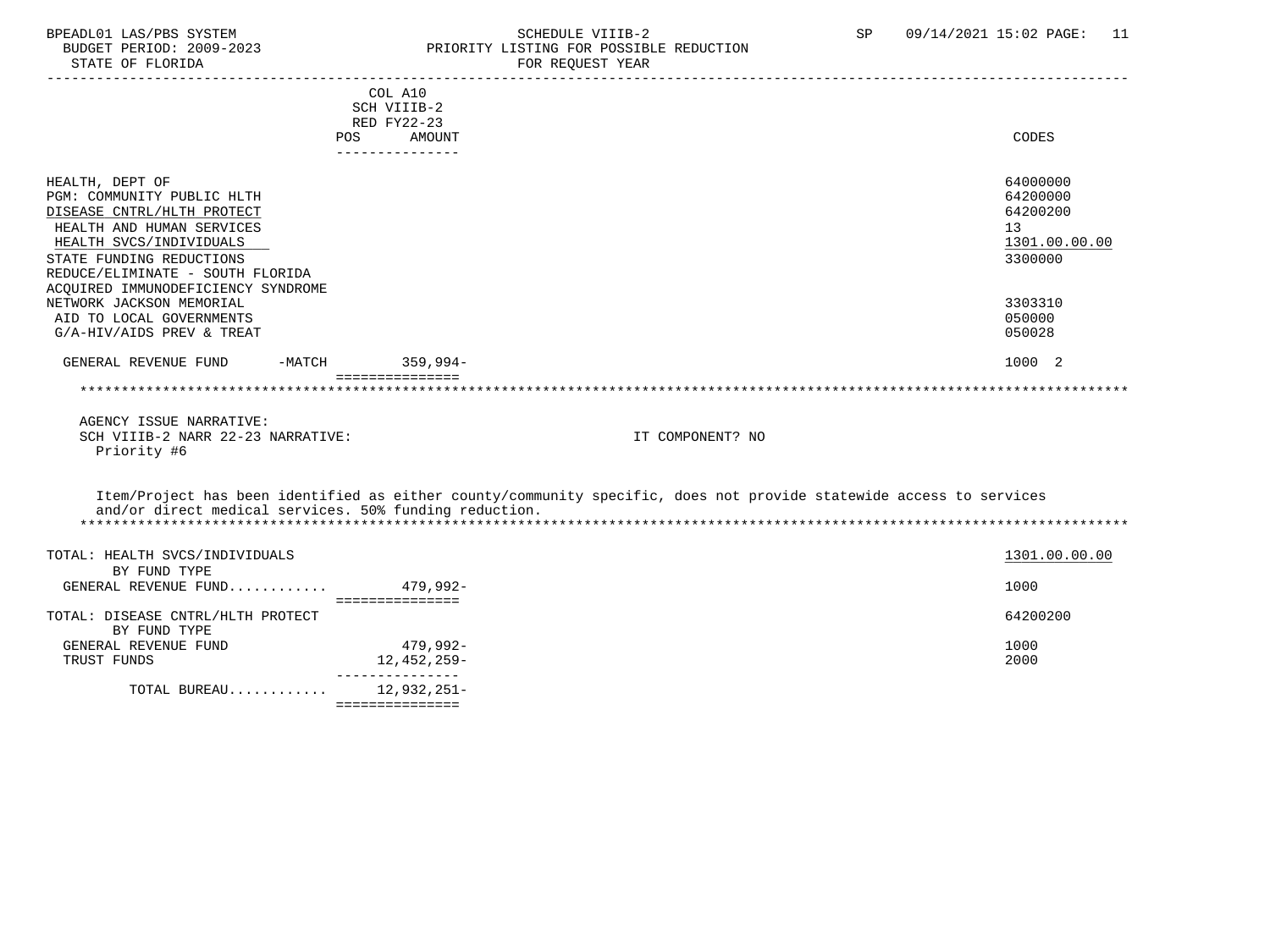#### BPEADL01 LAS/PBS SYSTEM SOHEDULE VIIIB-2 SCHEDULE VIIIB-2 SP 09/14/2021 15:02 PAGE: 12 BUDGET PERIOD: 2009-2023 PRIORITY LISTING FOR POSSIBLE REDUCTION<br>STATE OF FLORIDA POR REOUEST YEAR FOR REQUEST YEAR

|                            |            | COL A10         |               |
|----------------------------|------------|-----------------|---------------|
|                            |            | SCH VIIIB-2     |               |
|                            |            | RED FY22-23     |               |
|                            | <b>POS</b> | AMOUNT          | CODES         |
|                            |            | --------------- |               |
| HEALTH, DEPT OF            |            |                 | 64000000      |
| PGM: COMMUNITY PUBLIC HLTH |            |                 | 64200000      |
| CTY HLTH LOC HLTH NEED     |            |                 | 64200700      |
| HEALTH AND HUMAN SERVICES  |            |                 | 13            |
| COUNTY HEALTH DEPARTMENTS  |            |                 | 1306.00.00.00 |
| STATE FUNDING REDUCTIONS   |            |                 | 3300000       |
| RECONCILING ITEMS          |            |                 | 3300210       |
| SPECIAL CATEGORIES         |            |                 | 100000        |
| G/A-CONTRACTED SERVICES    |            |                 | 100778        |
| COUNTY HEALTH DEPT TF      | -STATE     | $32,983,167-$   | 2141 1        |
|                            |            | =============   |               |
|                            |            |                 |               |
| AGENCY ISSUE NARRATIVE:    |            |                 |               |

SCH VIIIB-2 NARR 22-23 NARRATIVE: IT COMPONENT? NO Priority #30

 The County Health Department Trust Fund budget is comprised of state, local and federal funding sources. An exclusion was allowed for federal funds. In addition, local funds are part of the double budget to support services for contributions from Boards of County Commissioners, Health Care Taxes, Fees, Medicaid, Medicare, Third Party Insurance, Local Grants, Direct Federal Grants, and other local contributions; therefore, these sources of revenue are non-state funds using County Health Department Trust Fund budget authority. \$323,957,236 (10% = \$32,395,724) in local funds is an estimate that is expected to be received for the County Health Departments outside of federal and state funds.

 In addition, funding from the Tobacco constitutional amendment is provided to the county health departments. Therefore, a corresponding exclusion for the double budget in the County Health Department Trust Fund is needed. \$5,874,433  $(10\% = $587, 443)$ . \*\*\*\*\*\*\*\*\*\*\*\*\*\*\*\*\*\*\*\*\*\*\*\*\*\*\*\*\*\*\*\*\*\*\*\*\*\*\*\*\*\*\*\*\*\*\*\*\*\*\*\*\*\*\*\*\*\*\*\*\*\*\*\*\*\*\*\*\*\*\*\*\*\*\*\*\*\*\*\*\*\*\*\*\*\*\*\*\*\*\*\*\*\*\*\*\*\*\*\*\*\*\*\*\*\*\*\*\*\*\*\*\*\*\*\*\*\*\*\*\*\*\*\*\*\*\*

| LOCAL HEALTH NEEDS<br>STATE FUNDING REDUCTIONS |           |                 | 1306.01.00.00<br>3300000 |
|------------------------------------------------|-----------|-----------------|--------------------------|
| REDUCE/ELIMINATE - MINORITY                    |           |                 |                          |
| OUTREACH PENALVER CLINIC                       |           |                 | 3303330                  |
| AID TO LOCAL GOVERNMENTS                       |           |                 | 050000                   |
| COMMUNITY HLTH INITIATIVES                     |           |                 | 052250                   |
| GENERAL REVENUE FUND                           | $-$ STATE | $159.757-$      | 1000 1                   |
|                                                |           | =============== |                          |
| AGENCY ISSUE NARRATIVE:                        |           |                 |                          |

SCH VIIIB-2 NARR 22-23 NARRATIVE: IT COMPONENT? NO Priority #21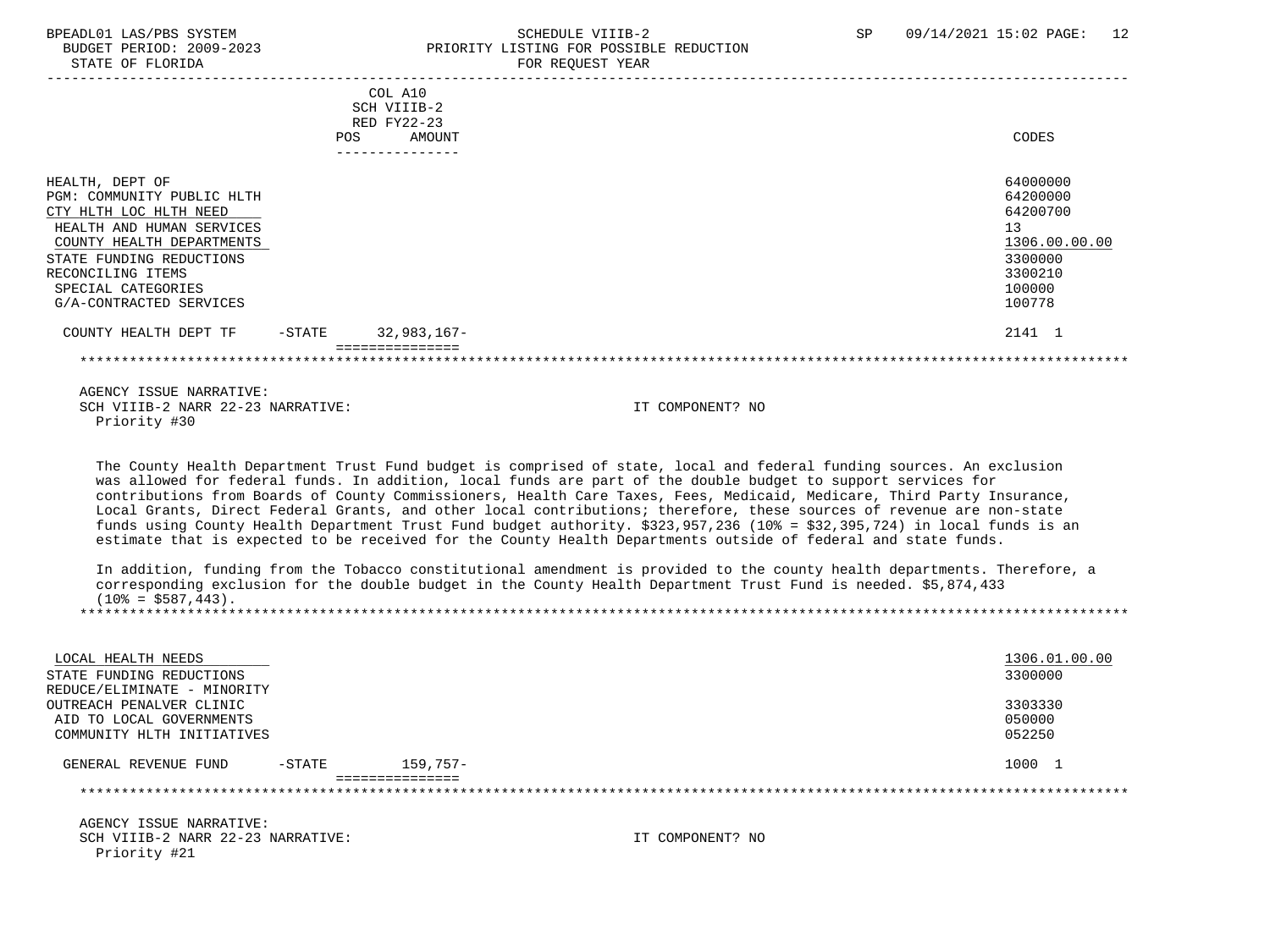STATE OF FLORIDA

# BPEADL01 LAS/PBS SYSTEM SCHEDULE VIIIB-2 SCHEDULE VIIIB-2 SP 09/14/2021 15:02 PAGE: 13<br>BUDGET PERIOD: 2009-2023 PRIORITY LISTING FOR POSSIBLE REDUCTION PRIORITY LISTING FOR POSSIBLE REDUCTION<br>FOR REQUEST YEAR

|                                                        | COL A10                                                                                                                |                 |
|--------------------------------------------------------|------------------------------------------------------------------------------------------------------------------------|-----------------|
|                                                        | SCH VIIIB-2                                                                                                            |                 |
|                                                        | RED FY22-23                                                                                                            |                 |
| POS                                                    | AMOUNT<br>_______________                                                                                              | CODES           |
|                                                        |                                                                                                                        |                 |
| HEALTH, DEPT OF                                        |                                                                                                                        | 64000000        |
| PGM: COMMUNITY PUBLIC HLTH                             |                                                                                                                        | 64200000        |
| CTY HLTH LOC HLTH NEED                                 |                                                                                                                        | 64200700        |
| HEALTH AND HUMAN SERVICES                              |                                                                                                                        | 13 <sup>°</sup> |
| LOCAL HEALTH NEEDS                                     |                                                                                                                        | 1306.01.00.00   |
| STATE FUNDING REDUCTIONS                               |                                                                                                                        | 3300000         |
| REDUCE/ELIMINATE - MINORITY                            |                                                                                                                        |                 |
| OUTREACH PENALVER CLINIC                               |                                                                                                                        | 3303330         |
|                                                        |                                                                                                                        |                 |
| and/or direct medical services. 50% funding reduction. | Item/Project has been identified as either county/community specific, does not provide statewide access to services    |                 |
|                                                        |                                                                                                                        |                 |
|                                                        |                                                                                                                        |                 |
|                                                        |                                                                                                                        |                 |
| REDUCE/ELIMINATE - SPECIAL NEEDS                       |                                                                                                                        |                 |
| <b>SHELTER</b>                                         |                                                                                                                        | 3303340         |
| AID TO LOCAL GOVERNMENTS                               |                                                                                                                        | 050000          |
| COMMUNITY HLTH INITIATIVES                             |                                                                                                                        | 052250          |
|                                                        |                                                                                                                        |                 |
| GENERAL REVENUE FUND<br>$-$ STATE                      | $200,000 -$<br>===============                                                                                         | 1000 1          |
|                                                        | **************************                                                                                             |                 |
|                                                        |                                                                                                                        |                 |
| AGENCY ISSUE NARRATIVE:                                |                                                                                                                        |                 |
| SCH VIIIB-2 NARR 22-23 NARRATIVE:                      | IT COMPONENT? NO                                                                                                       |                 |
| Priority #8                                            |                                                                                                                        |                 |
|                                                        |                                                                                                                        |                 |
|                                                        |                                                                                                                        |                 |
|                                                        | The Department does not necessarily recommend this as a reduction, however in the event of a revenue shortfall it may  |                 |
|                                                        | become necessary for the Department to review funding sources that serve clients for possible reduction. This has been |                 |
| identified as an option. 50% funding reduction.        |                                                                                                                        |                 |
|                                                        |                                                                                                                        |                 |
|                                                        |                                                                                                                        |                 |
| REDUCE/ELIMINATE - LA LIGA LEAGUE                      |                                                                                                                        |                 |
| <b>AGAINST CANCER</b>                                  |                                                                                                                        | 3303350         |
| AID TO LOCAL GOVERNMENTS                               |                                                                                                                        | 050000          |
| COMMUNITY HLTH INITIATIVES                             |                                                                                                                        | 052250          |
|                                                        |                                                                                                                        |                 |
| GENERAL REVENUE FUND<br>$-$ STATE                      | $575,000-$                                                                                                             | 1000 1          |
| **********************************                     | ===============                                                                                                        |                 |
|                                                        |                                                                                                                        |                 |
| AGENCY ISSUE NARRATIVE:                                |                                                                                                                        |                 |
| SCH VIIIB-2 NARR 22-23 NARRATIVE:                      | IT COMPONENT? NO                                                                                                       |                 |
| Priority #19                                           |                                                                                                                        |                 |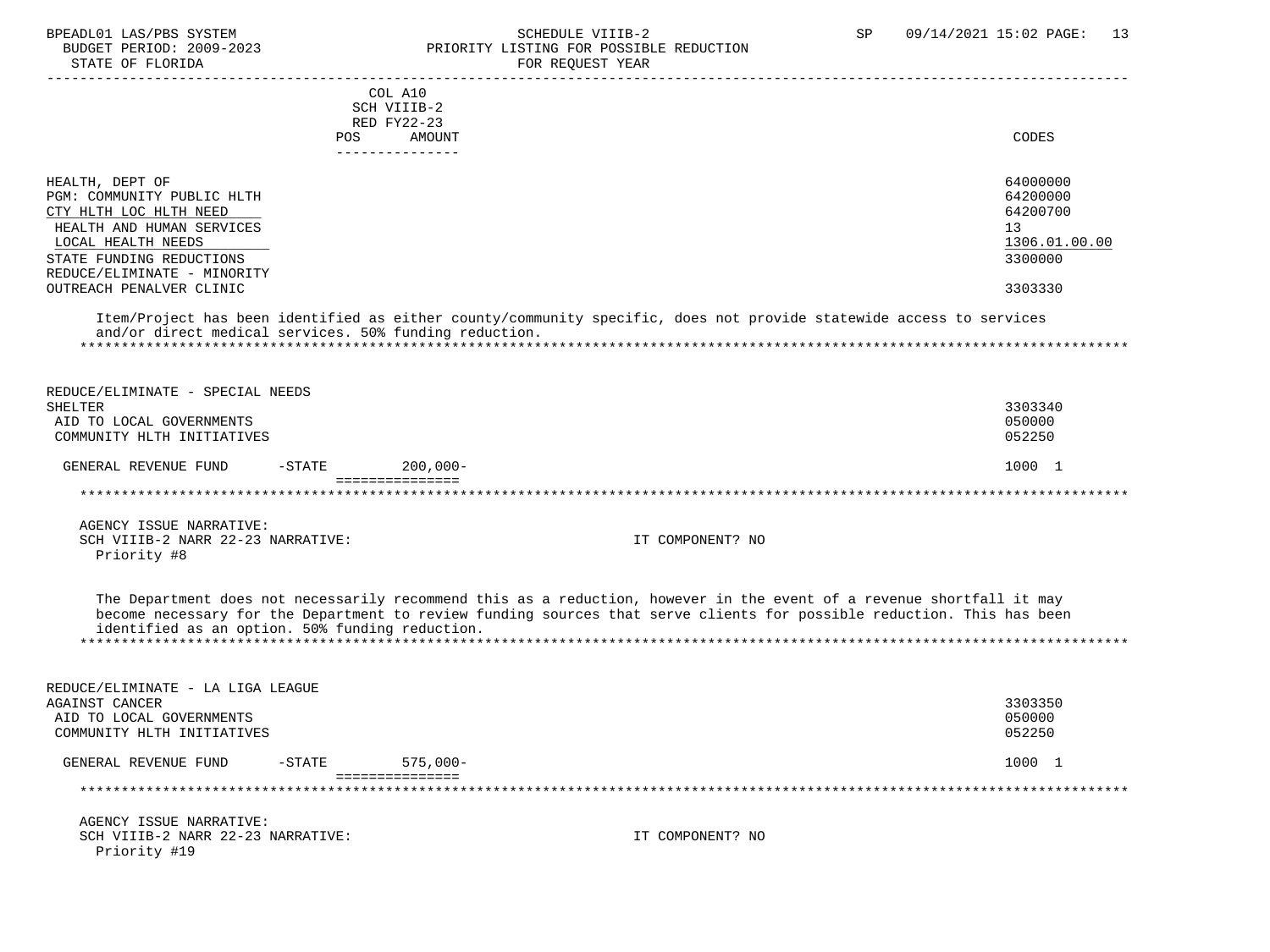STATE OF FLORIDA **FOR REQUEST YEAR** 

### BPEADL01 LAS/PBS SYSTEM SALL SOME SCHEDULE VIIIB-2 SCHEDULE SP 09/14/2021 15:02 PAGE: 14 BUDGET PERIOD: 2009-2023 PRIORITY LISTING FOR POSSIBLE REDUCTION

|                                                        | COL A10              |                                                                                                                     |               |
|--------------------------------------------------------|----------------------|---------------------------------------------------------------------------------------------------------------------|---------------|
|                                                        | SCH VIIIB-2          |                                                                                                                     |               |
|                                                        | RED FY22-23          |                                                                                                                     |               |
|                                                        | AMOUNT<br><b>POS</b> |                                                                                                                     | CODES         |
|                                                        | _______________      |                                                                                                                     |               |
| HEALTH, DEPT OF                                        |                      |                                                                                                                     | 64000000      |
| PGM: COMMUNITY PUBLIC HLTH                             |                      |                                                                                                                     | 64200000      |
|                                                        |                      |                                                                                                                     | 64200700      |
| CTY HLTH LOC HLTH NEED                                 |                      |                                                                                                                     |               |
| HEALTH AND HUMAN SERVICES                              |                      |                                                                                                                     | 13            |
| LOCAL HEALTH NEEDS                                     |                      |                                                                                                                     | 1306.01.00.00 |
| STATE FUNDING REDUCTIONS                               |                      |                                                                                                                     | 3300000       |
| REDUCE/ELIMINATE - LA LIGA LEAGUE                      |                      |                                                                                                                     |               |
| AGAINST CANCER                                         |                      |                                                                                                                     | 3303350       |
| and/or direct medical services. 50% funding reduction. |                      | Item/Project has been identified as either county/community specific, does not provide statewide access to services |               |
| REDUCE/ELIMINATE - MANATEE COUNTY                      |                      |                                                                                                                     |               |
| RURAL HEALTH SERVICES                                  |                      |                                                                                                                     | 3303360       |
| AID TO LOCAL GOVERNMENTS                               |                      |                                                                                                                     | 050000        |
| COMMUNITY HLTH INITIATIVES                             |                      |                                                                                                                     | 052250        |
|                                                        |                      |                                                                                                                     |               |
| GENERAL REVENUE FUND                                   | $-STATE$ 41, 141-    |                                                                                                                     | 1000 1        |
|                                                        | ----------------     |                                                                                                                     |               |
|                                                        |                      |                                                                                                                     |               |
| AGENCY ISSUE NARRATIVE:                                |                      |                                                                                                                     |               |
| SCH VIIIB-2 NARR 22-23 NARRATIVE:                      |                      | IT COMPONENT? NO                                                                                                    |               |
| Priority #22                                           |                      |                                                                                                                     |               |
|                                                        |                      |                                                                                                                     |               |
| and/or direct medical services. 50% funding reduction. |                      | Item/Project has been identified as either county/community specific, does not provide statewide access to services |               |
|                                                        |                      |                                                                                                                     |               |
| TOTAL: LOCAL HEALTH NEEDS                              |                      |                                                                                                                     | 1306.01.00.00 |
| BY FUND TYPE                                           |                      |                                                                                                                     |               |
| GENERAL REVENUE FUND 975,898-                          |                      |                                                                                                                     | 1000          |
|                                                        | ================     |                                                                                                                     |               |
| TOTAL: CTY HLTH LOC HLTH NEED                          |                      |                                                                                                                     | 64200700      |
| BY FUND TYPE                                           |                      |                                                                                                                     |               |
| GENERAL REVENUE FUND                                   | 975,898-             |                                                                                                                     | 1000          |
| TRUST FUNDS                                            | 32,983,167-          |                                                                                                                     | 2000          |
|                                                        | _______________      |                                                                                                                     |               |
| TOTAL BUREAU                                           | 33,959,065-          |                                                                                                                     |               |
|                                                        | ===============      |                                                                                                                     |               |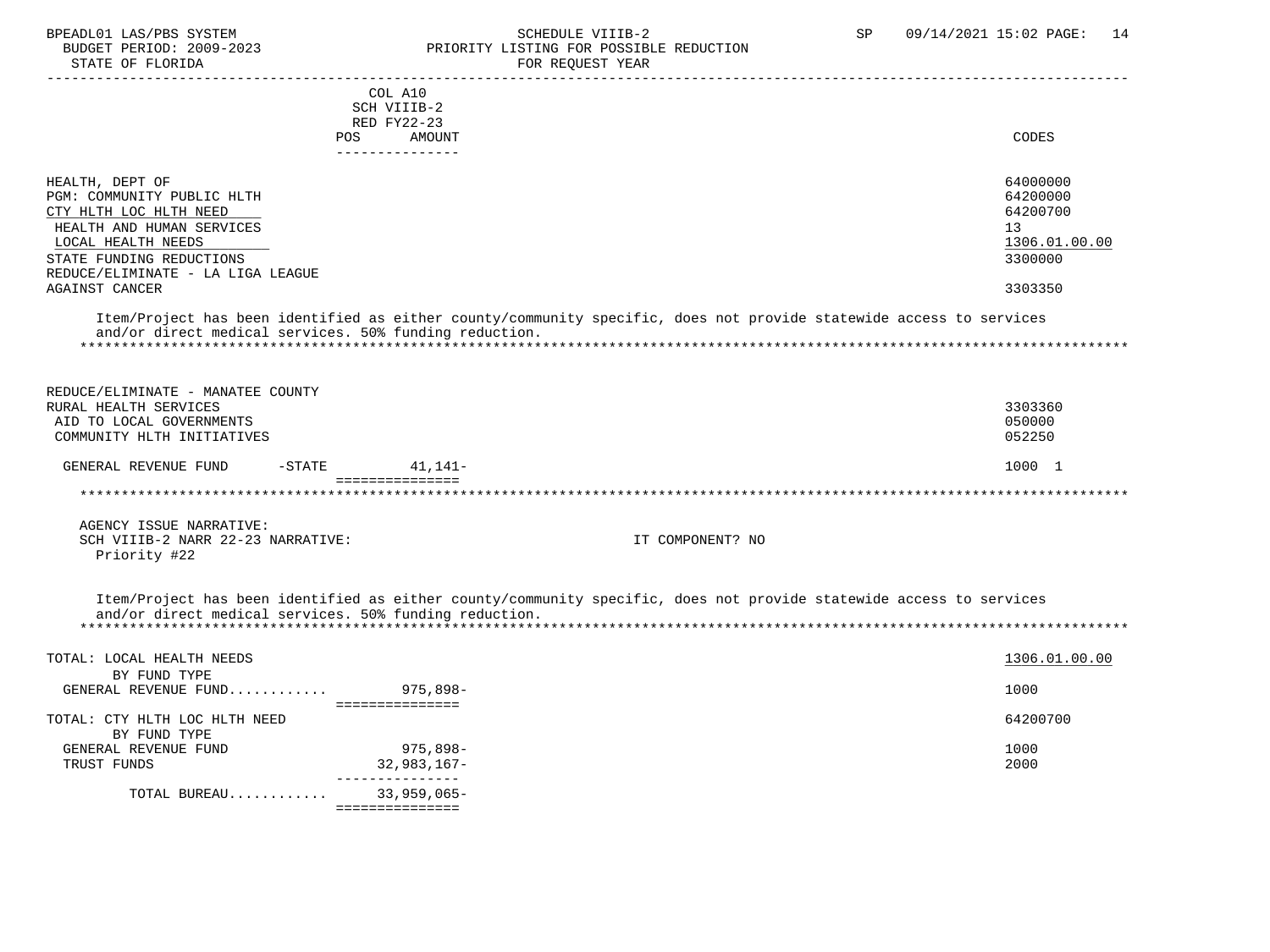## BPEADL01 LAS/PBS SYSTEM SALL SALL SOMEDULE VIIIB-2 SP 09/14/2021 15:02 PAGE: 15 BUDGET PERIOD: 2009-2023 PRIORITY LISTING FOR POSSIBLE REDUCTION

 ----------------------------------------------------------------------------------------------------------------------------------- COL A10 SCH VIIIB-2 RED FY22-23 POS AMOUNT NOTES AND AND A RESERVE AND A RESERVE AND LODGED AND LODGED AND LODGED AND LODGED AND LODGED AND LODGED AT A LODGED AND LODGED AT A LODGED AND LODGED AT A LODGED AND LODGED AT A LODGED AND LODGED AT A LODGED AND --------------- HEALTH, DEPT OF 64000000 PGM: COMMUNITY PUBLIC HLTH 64200000<br>
SW PUBLIC HLTH SUPPORT SVC SW PUBLIC HLTH SUPPORT SVC HEALTH AND HUMAN SERVICES 13 (1999) 13 (1999) 13 (1999) 13 (1999) 13 (1999) 13 (1999) 13 (1999) 13 (1999) 13 (1999) 13 (1999) 13 (1999) 13 (1999) 13 (1999) 13 (1999) 13 (1999) 13 (1999) 13 (1999) 13 (1999) 13 (1999) 13 (19 HEALTH SVCS/INDIVIDUALS 1301.00.<br>TATE FUNDING REDUCTIONS 3300000 STATE FUNDING REDUCTIONS ELIMINATE JESSIE TRICE CANCER CENTER – DADE COUNTY FUNDING<br>SPECIAL CATEGORIES SPECIAL CATEGORIES 100000 POSTAGORIES AND SERVICES AND SERVICES AND SERVICES AND SERVICES AND SERVICES AND SERVICES G/A-CONTRACTED SERVICES GENERAL REVENUE FUND -STATE 75,334- 79.334- =============== \*\*\*\*\*\*\*\*\*\*\*\*\*\*\*\*\*\*\*\*\*\*\*\*\*\*\*\*\*\*\*\*\*\*\*\*\*\*\*\*\*\*\*\*\*\*\*\*\*\*\*\*\*\*\*\*\*\*\*\*\*\*\*\*\*\*\*\*\*\*\*\*\*\*\*\*\*\*\*\*\*\*\*\*\*\*\*\*\*\*\*\*\*\*\*\*\*\*\*\*\*\*\*\*\*\*\*\*\*\*\*\*\*\*\*\*\*\*\*\*\*\*\*\*\*\*\* AGENCY ISSUE NARRATIVE: SCH VIIIB-2 NARR 22-23 NARRATIVE: IT COMPONENT? NO Priority #5 Item/Project has been identified as either county/community specific, does not provide statewide access to services and/or direct medical services. 50% funding reduction. \*\*\*\*\*\*\*\*\*\*\*\*\*\*\*\*\*\*\*\*\*\*\*\*\*\*\*\*\*\*\*\*\*\*\*\*\*\*\*\*\*\*\*\*\*\*\*\*\*\*\*\*\*\*\*\*\*\*\*\*\*\*\*\*\*\*\*\*\*\*\*\*\*\*\*\*\*\*\*\*\*\*\*\*\*\*\*\*\*\*\*\*\*\*\*\*\*\*\*\*\*\*\*\*\*\*\*\*\*\*\*\*\*\*\*\*\*\*\*\*\*\*\*\*\*\*\* REDUCE/ELIMINATE - SW ALACHUA COUNTY PRIMARY AND COMMUNITY CARE HEALTH CARE CLINIC 3303020 SPECIAL CATEGORIES 100000 POSTAGORIES 20000 POSTAGORIES 20000 POSTAGORIES 20000 POSTAGORIES G/A-CONTRACTED SERVICES 100778 GENERAL REVENUE FUND -STATE 47.433-<br>
47.433- =============== \*\*\*\*\*\*\*\*\*\*\*\*\*\*\*\*\*\*\*\*\*\*\*\*\*\*\*\*\*\*\*\*\*\*\*\*\*\*\*\*\*\*\*\*\*\*\*\*\*\*\*\*\*\*\*\*\*\*\*\*\*\*\*\*\*\*\*\*\*\*\*\*\*\*\*\*\*\*\*\*\*\*\*\*\*\*\*\*\*\*\*\*\*\*\*\*\*\*\*\*\*\*\*\*\*\*\*\*\*\*\*\*\*\*\*\*\*\*\*\*\*\*\*\*\*\*\* AGENCY ISSUE NARRATIVE: SCH VIIIB-2 NARR 22-23 NARRATIVE: IT COMPONENT? NO Priority #23 Item/Project has been identified as either county/community specific, does not provide statewide access to services

 and/or direct medical services. 50% funding reduction. \*\*\*\*\*\*\*\*\*\*\*\*\*\*\*\*\*\*\*\*\*\*\*\*\*\*\*\*\*\*\*\*\*\*\*\*\*\*\*\*\*\*\*\*\*\*\*\*\*\*\*\*\*\*\*\*\*\*\*\*\*\*\*\*\*\*\*\*\*\*\*\*\*\*\*\*\*\*\*\*\*\*\*\*\*\*\*\*\*\*\*\*\*\*\*\*\*\*\*\*\*\*\*\*\*\*\*\*\*\*\*\*\*\*\*\*\*\*\*\*\*\*\*\*\*\*\*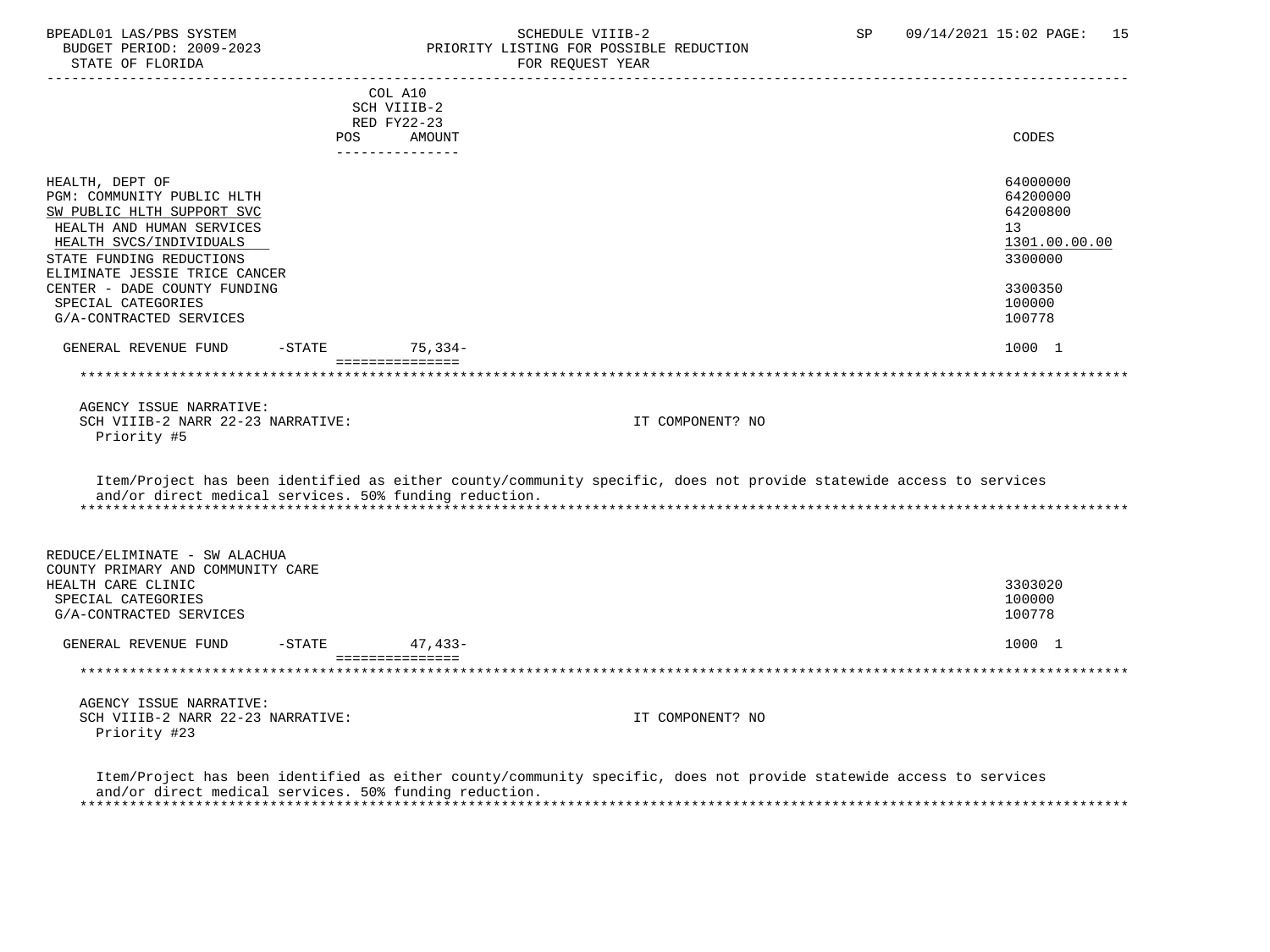STATE OF FLORIDA

Priority #13

### BPEADL01 LAS/PBS SYSTEM STRING THE SCHEDULE VIIIB-2 SCHEDULE VIIIB-2 SP 09/14/2021 15:02 PAGE: 16<br>BUDGET PERIOD: 2009-2023 PRIORITY LISTING FOR POSSIBLE REDUCTION PRIORITY LISTING FOR POSSIBLE REDUCTION

| PIAIR OF FLOKIDA                                                             |                        | FOR REQUESI IEAR                                                                                                                                                                                                                                |                    |
|------------------------------------------------------------------------------|------------------------|-------------------------------------------------------------------------------------------------------------------------------------------------------------------------------------------------------------------------------------------------|--------------------|
|                                                                              | COL A10<br>SCH VIIIB-2 |                                                                                                                                                                                                                                                 |                    |
|                                                                              | RED FY22-23            |                                                                                                                                                                                                                                                 |                    |
|                                                                              | POS.<br>AMOUNT         |                                                                                                                                                                                                                                                 | CODES              |
|                                                                              | ---------------        |                                                                                                                                                                                                                                                 |                    |
| HEALTH, DEPT OF                                                              |                        |                                                                                                                                                                                                                                                 | 64000000           |
| PGM: COMMUNITY PUBLIC HLTH                                                   |                        |                                                                                                                                                                                                                                                 | 64200000           |
| SW PUBLIC HLTH SUPPORT SVC                                                   |                        |                                                                                                                                                                                                                                                 | 64200800           |
| HEALTH AND HUMAN SERVICES                                                    |                        |                                                                                                                                                                                                                                                 | 13                 |
| HEALTH SVCS/INDIVIDUALS                                                      |                        |                                                                                                                                                                                                                                                 | 1301.00.00.00      |
| TOTAL: HEALTH SVCS/INDIVIDUALS                                               |                        |                                                                                                                                                                                                                                                 | 1301.00.00.00      |
| BY FUND TYPE                                                                 |                        |                                                                                                                                                                                                                                                 |                    |
| GENERAL REVENUE FUND $122,767-$                                              | ===============        |                                                                                                                                                                                                                                                 | 1000               |
|                                                                              |                        |                                                                                                                                                                                                                                                 |                    |
| PGM: CHILDREN'S MED SVCS                                                     |                        |                                                                                                                                                                                                                                                 | 64300000           |
| CHILD SPECL HLTH CARE                                                        |                        |                                                                                                                                                                                                                                                 | 64300100           |
| HEALTH AND HUMAN SERVICES                                                    |                        |                                                                                                                                                                                                                                                 | 13                 |
| HEALTH SVCS/INDIVIDUALS                                                      |                        |                                                                                                                                                                                                                                                 | 1301.00.00.00      |
| STATE FUNDING REDUCTIONS                                                     |                        |                                                                                                                                                                                                                                                 | 3300000            |
| REDUCE SOCIAL SERVICES BLOCK GRANT                                           |                        |                                                                                                                                                                                                                                                 | 3300710            |
| SPECIAL CATEGORIES                                                           |                        |                                                                                                                                                                                                                                                 | 100000             |
| G/A-CMS NETWORK                                                              |                        |                                                                                                                                                                                                                                                 | 100497             |
| SOCIAL SVCS BLK GRT TF<br>-FEDERL                                            | 737,656-               |                                                                                                                                                                                                                                                 | 2639 3             |
|                                                                              | ===============        |                                                                                                                                                                                                                                                 | ****************** |
| AGENCY ISSUE NARRATIVE:                                                      |                        |                                                                                                                                                                                                                                                 |                    |
| SCH VIIIB-2 NARR 22-23 NARRATIVE:                                            |                        | IT COMPONENT? NO                                                                                                                                                                                                                                |                    |
| Priority #25                                                                 |                        |                                                                                                                                                                                                                                                 |                    |
| identified as an option. This is required as part of the reduction exercise. |                        | The Department does not necessarily recommend this as a reduction, however in the event of a revenue shortfall it may<br>become necessary for the Department to review funding sources that serve clients for possible reduction. This has been |                    |
| REDUCE/ELIMINATE - FETAL ALCOHOL                                             |                        |                                                                                                                                                                                                                                                 |                    |
| SPECTRUM DISORDER (FASD) SARASOTA                                            |                        |                                                                                                                                                                                                                                                 | 3303410            |
| SPECIAL CATEGORIES                                                           |                        |                                                                                                                                                                                                                                                 | 100000             |
| G/A-CMS NETWORK                                                              |                        |                                                                                                                                                                                                                                                 | 100497             |
| GENERAL REVENUE FUND<br>$-$ STATE                                            | $140,000-$             |                                                                                                                                                                                                                                                 | 1000 1             |
|                                                                              | ===============        |                                                                                                                                                                                                                                                 |                    |
| AGENCY ISSUE NARRATIVE:                                                      |                        |                                                                                                                                                                                                                                                 |                    |
| SCH VIIIB-2 NARR 22-23 NARRATIVE:                                            |                        | IT COMPONENT? NO                                                                                                                                                                                                                                |                    |
|                                                                              |                        |                                                                                                                                                                                                                                                 |                    |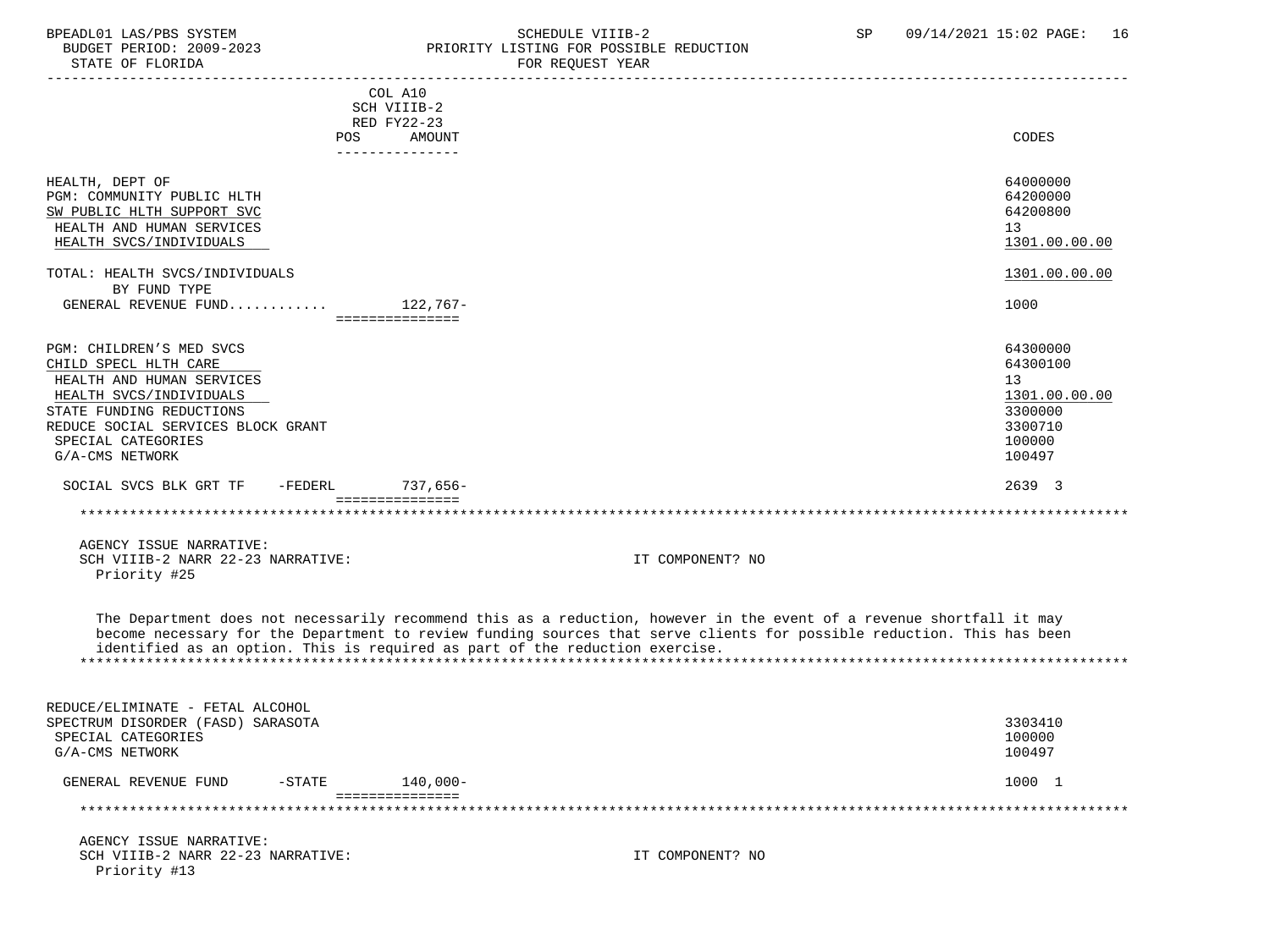STATE OF FLORIDA

# BPEADL01 LAS/PBS SYSTEM STRING THE SCHEDULE VIIIB-2 SCHEDULE VIIIB-2 SP 09/14/2021 15:02 PAGE: 17<br>BUDGET PERIOD: 2009-2023 PRIORITY LISTING FOR POSSIBLE REDUCTION PRIORITY LISTING FOR POSSIBLE REDUCTION<br>FOR PEOURST YEAR

| STATE OF FLORIDA                  |                                                        | FOR REQUEST IEAR                                                                                                    |               |
|-----------------------------------|--------------------------------------------------------|---------------------------------------------------------------------------------------------------------------------|---------------|
|                                   | COL A10                                                |                                                                                                                     |               |
|                                   | SCH VIIIB-2                                            |                                                                                                                     |               |
|                                   | RED FY22-23                                            |                                                                                                                     |               |
|                                   | AMOUNT<br>POS                                          |                                                                                                                     | <b>CODES</b>  |
|                                   | ---------------                                        |                                                                                                                     |               |
| HEALTH, DEPT OF                   |                                                        |                                                                                                                     | 64000000      |
| PGM: CHILDREN'S MED SVCS          |                                                        |                                                                                                                     | 64300000      |
| CHILD SPECL HLTH CARE             |                                                        |                                                                                                                     | 64300100      |
| HEALTH AND HUMAN SERVICES         |                                                        |                                                                                                                     | 13            |
| HEALTH SVCS/INDIVIDUALS           |                                                        |                                                                                                                     | 1301.00.00.00 |
|                                   |                                                        |                                                                                                                     |               |
| STATE FUNDING REDUCTIONS          |                                                        |                                                                                                                     | 3300000       |
| REDUCE/ELIMINATE - FETAL ALCOHOL  |                                                        |                                                                                                                     | 3303410       |
| SPECTRUM DISORDER (FASD) SARASOTA |                                                        |                                                                                                                     |               |
|                                   |                                                        |                                                                                                                     |               |
|                                   |                                                        | Item/Project has been identified as either county/community specific, does not provide statewide access to services |               |
|                                   | and/or direct medical services. 50% funding reduction. |                                                                                                                     |               |
|                                   |                                                        |                                                                                                                     |               |
|                                   |                                                        |                                                                                                                     |               |
| REDUCE/ELIMINATE - ST. JOSEPH'S   |                                                        |                                                                                                                     |               |
| CHILDREN'S HOSPITAL               |                                                        |                                                                                                                     | 3303420       |
| SPECIAL CATEGORIES                |                                                        |                                                                                                                     | 100000        |
| G/A-CMS NETWORK                   |                                                        |                                                                                                                     | 100497        |
|                                   |                                                        |                                                                                                                     |               |
| GENERAL REVENUE FUND<br>$-$ STATE | $150,000-$<br>===============                          |                                                                                                                     | 1000 1        |
|                                   |                                                        |                                                                                                                     |               |
|                                   |                                                        |                                                                                                                     |               |
| AGENCY ISSUE NARRATIVE:           |                                                        |                                                                                                                     |               |
| SCH VIIIB-2 NARR 22-23 NARRATIVE: |                                                        | IT COMPONENT? NO                                                                                                    |               |
| Priority #12                      |                                                        |                                                                                                                     |               |
|                                   |                                                        |                                                                                                                     |               |
|                                   |                                                        | Item/Project has been identified as either county/community specific, does not provide statewide access to services |               |
|                                   | and/or direct medical services. 50% funding reduction. |                                                                                                                     |               |
|                                   |                                                        |                                                                                                                     |               |
| TOTAL: HEALTH SVCS/INDIVIDUALS    |                                                        |                                                                                                                     | 1301.00.00.00 |
| BY FUND TYPE                      |                                                        |                                                                                                                     |               |
| GENERAL REVENUE FUND              | $290,000-$                                             |                                                                                                                     | 1000          |
| TRUST FUNDS                       | 737,656-                                               |                                                                                                                     | 2000          |
|                                   | ________________                                       |                                                                                                                     |               |
| TOTAL PROG COMP                   | 1,027,656-                                             |                                                                                                                     |               |
|                                   | ===============                                        |                                                                                                                     |               |